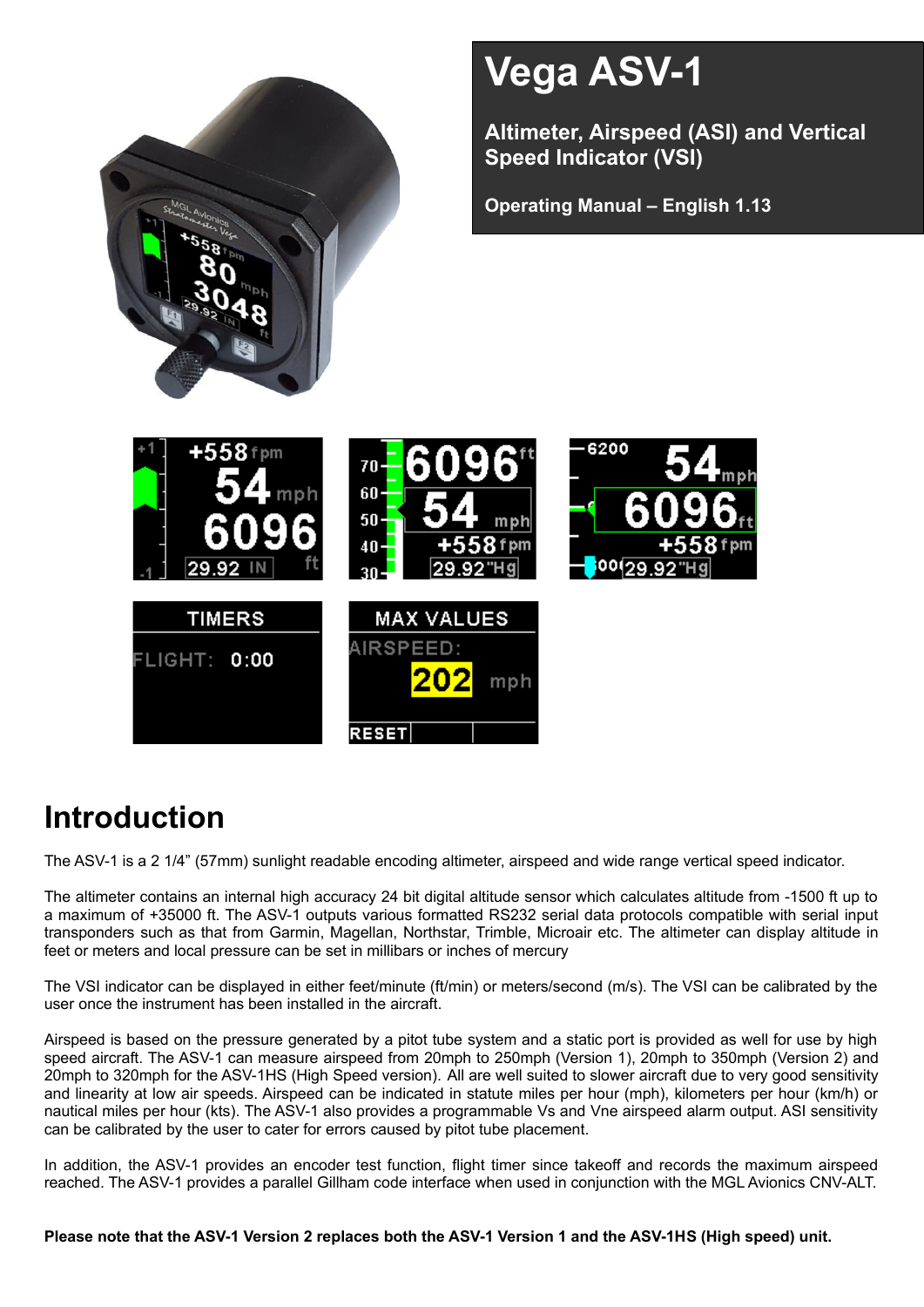# **1 Features**

- **• Large 1.8" high resolution 160x128, sunlight readable, wide viewing angle, 1000 cd/m2 TFT LCD display**
- **• A choice of 3 different display screens with either an Altitude, VSI or Airspeed tape**
- **• An internal high accuracy 24 bit digital altitude sensor calculates altitude from –1500 ft up to a maximum of 35000 ft (-457m to 10668m)**
- **• The ASV-1 outputs various formatted RS232 serial data protocols compatible with serial input transponders such as that from Garmin, Magellan, Northstar, Trimble, Microair etc.**
- **• Provides a parallel Gillham code interface for transponders when used in combination with the MGL Avionics CNV-ALT**
- **• Built in encoder test function**
- **• The altimeter can display altitude in feet or meters**
- **• Local pressure can be set in millibars or inches of mercury**
- **• Contains a wide range VSI indicator from +/-20 ft/min to as high as +/-10000 ft/min**
- **• VSI units can be in feet/minute (ft/min) or in meters/second (m/s)**
- **• The ASV-1 measures airspeed from 20mph to 250mph (Version 1)**
- **• The ASV-1 measures airspeed from 20mph to 350mph (Version 2)**
- **• The ASV-1HS (High Speed version) measures airspeed from 20mph to 320mph**
- **• Both units are well suited to slow aircraft due to very good sensitivity and linearity at low air speeds**
- **• Includes a flight timer since takeoff**
- **• Airspeed units can be set to miles per hour (mph), kilometer per hour (km/h) or nautical miles per hour (kts)**
- **• Contains a programmable Vs and Vne airspeed alarm output**
- **• Provides a 50 entry flight log that stores duration of each of the last 50 flights. The flight timer can either be started automatically or by using a front push button**
- **• Records maximum airspeed reached in permanent memory**
- **• Includes a RS232 serial output for interfacing to external equipment e.g dataloggers, CNV-ALT etc.**
- **• Standard 2 1/4" (57mm) aircraft enclosure (can be front or rear mounted)**
- **• Rotary control plus 2 independent buttons for easy menu navigation and user input**
- **• Wide input supply voltage range of 8 to 30V DC**
- **• 1 year limited warranty**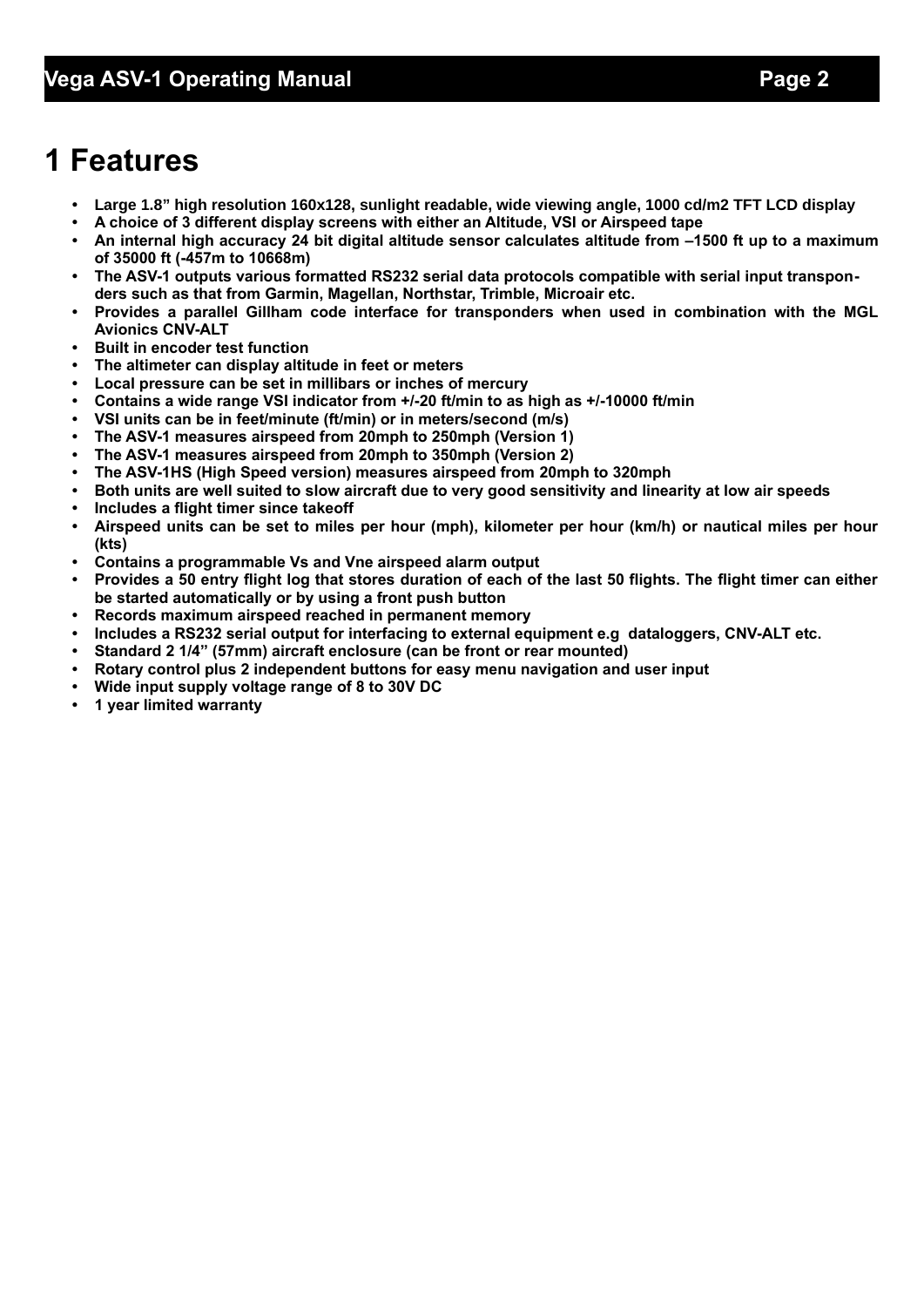# **2 Layout**



# **3 Main Display**

The ASV-1 has 3 different display screens. The main display screen can be selected by using the *"TAPE"* menu option.

# **3.1 VSI "TAPE" Display**

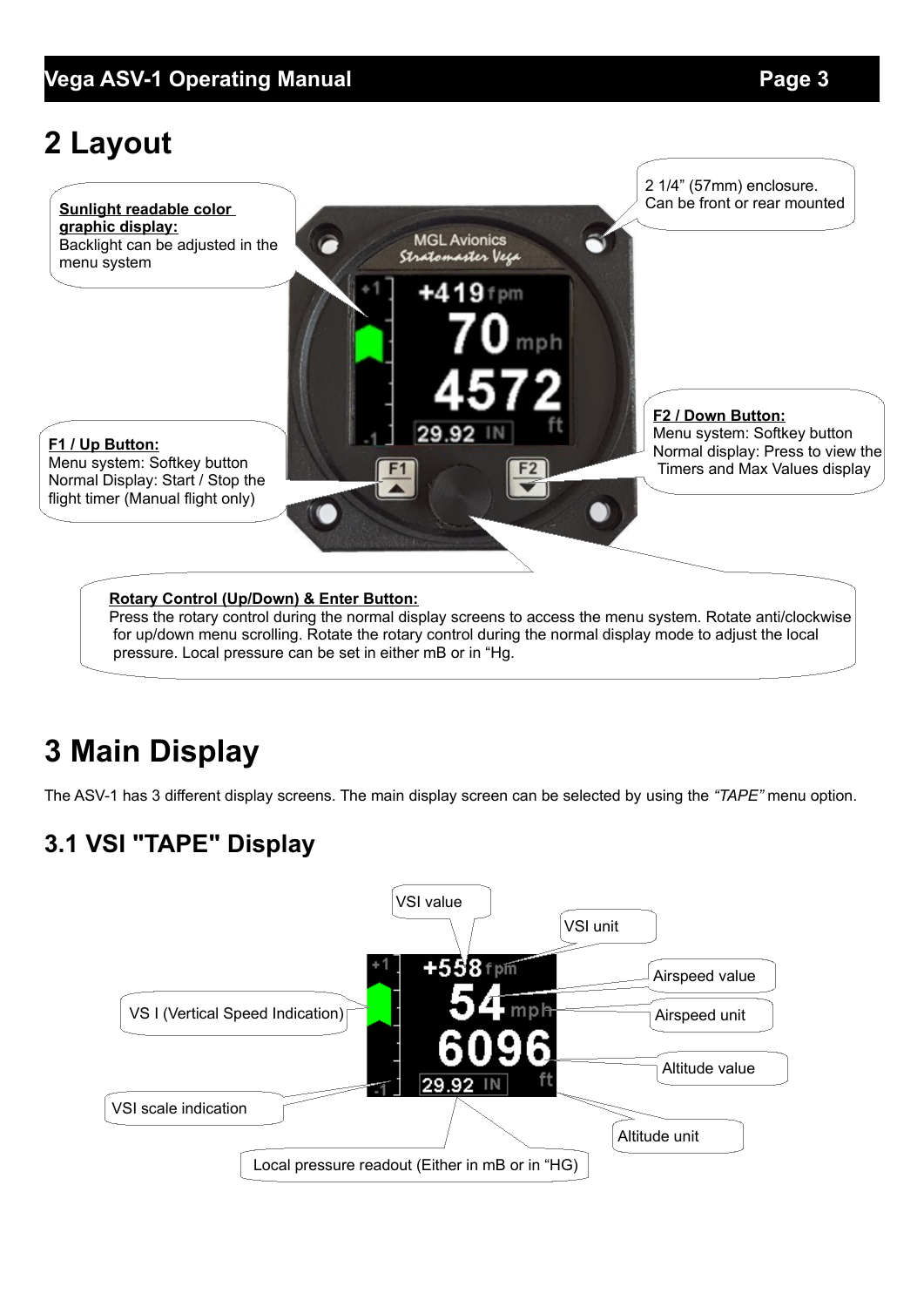# **3.2 Altitude "TAPE" Display**



# **3.3 Airspeed "TAPE" Display**

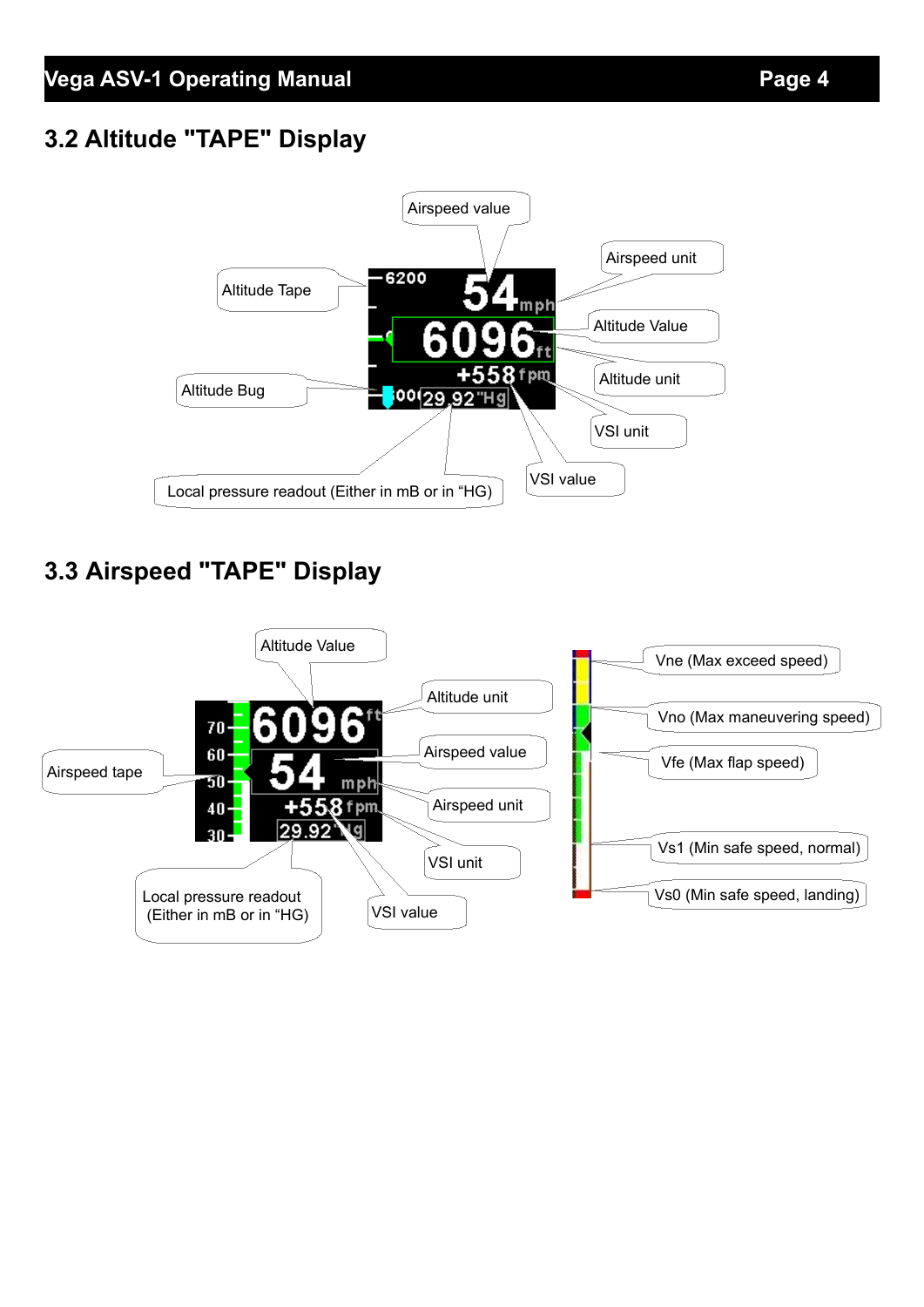# **3.4 Start / Stop flight display**



Press the F1/Up button during the normal display mode to manually start/stop a flight. This key is only active if the ASV-1 is setup to select the manual flight option

under the "TIMERS" setup menu.

# **3.5 Altitude Bug**



Press the F1/Down button during the altitude "TAPE" display to access the altitude bug setting screen. Press the F1/UP key to set the altitude bug to the current altitude or use the rotary control to adjust the altitude bug. Press the F2/Down key to change the increment / decrement unit to 50 or 500. Press the rotary control to exit and save.

The bug will be yellow when in the display screen and cyan when either above or below the limits of the display.

# **3.6 Timers display**



This display can be accessed by pressing the F2/Down button during the normal display mode.

# **3.7 Maximum Airspeed display**



This display can be accessed by pressing the F2/Down button during the normal display mode. Press the F1/Up button when the max values display is showing to reset the maximum values to the current airspeed.

> **Note: The maximum airspeed is stored in non-volatile memory and is recalled on power-up.**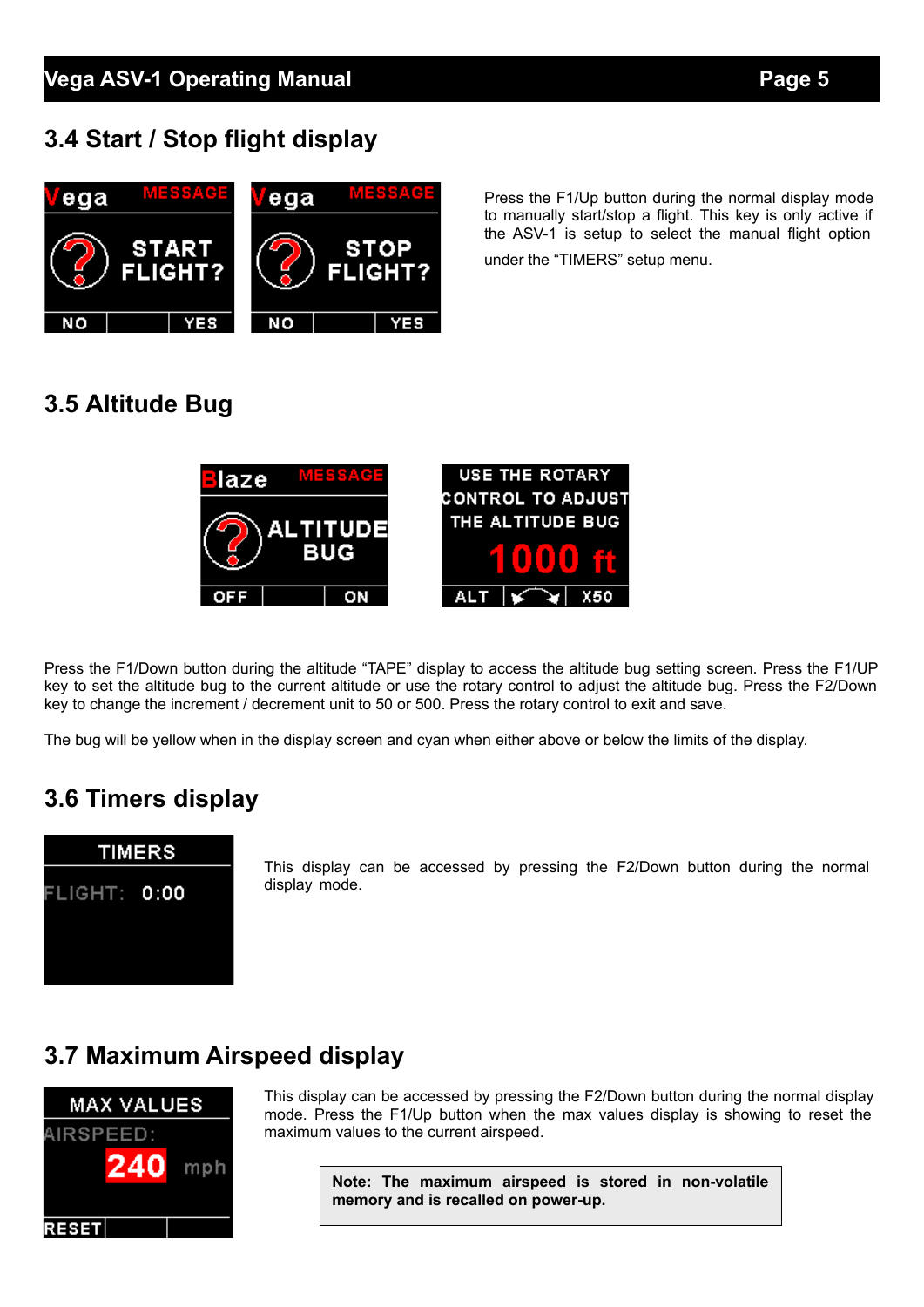# **4 Menu System**

Press the rotary control button during the normal display mode to enter the menu system. Use the rotary control to navigate through the menu system.



# **4.1 Exiting the menu system**

Press the F1/Up button to exit the menu system when the "EXIT" soft key is shown. All changes made during navigation of the menu system will be saved in non-volatile memory upon exiting. The instrument will not save any changes if you remove power before exiting the menu system.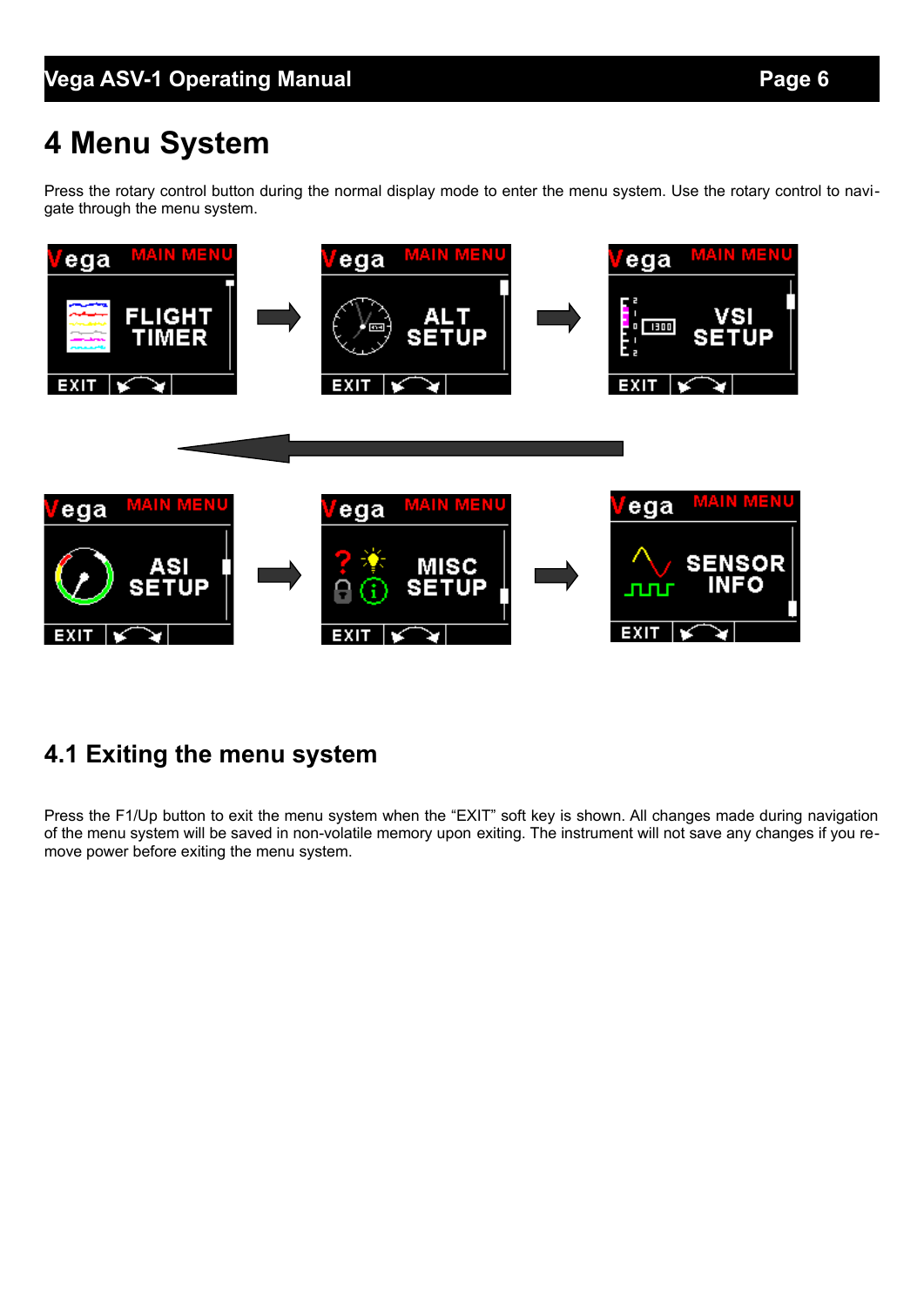# **4.2 Flight Timer**



## *View Flight Log:*



Use the rotary control to view the next flight log entry.

# *Erase Flight Log:*

Use this function to erase the flight log stored in the ASV-1.

## *Flight:*

Select whether you want the ASV-1 to automatically detect a flight or whether the pilot must press the F1/Up button to start/stop a flight. We recommend you select automatic flight detection.

# *T/O Airspeed:*

This menu option is only shown if the "DETECT" flight mode is selected. Enter the takeoff airspeed threshold that you want the flight timer to start incrementing.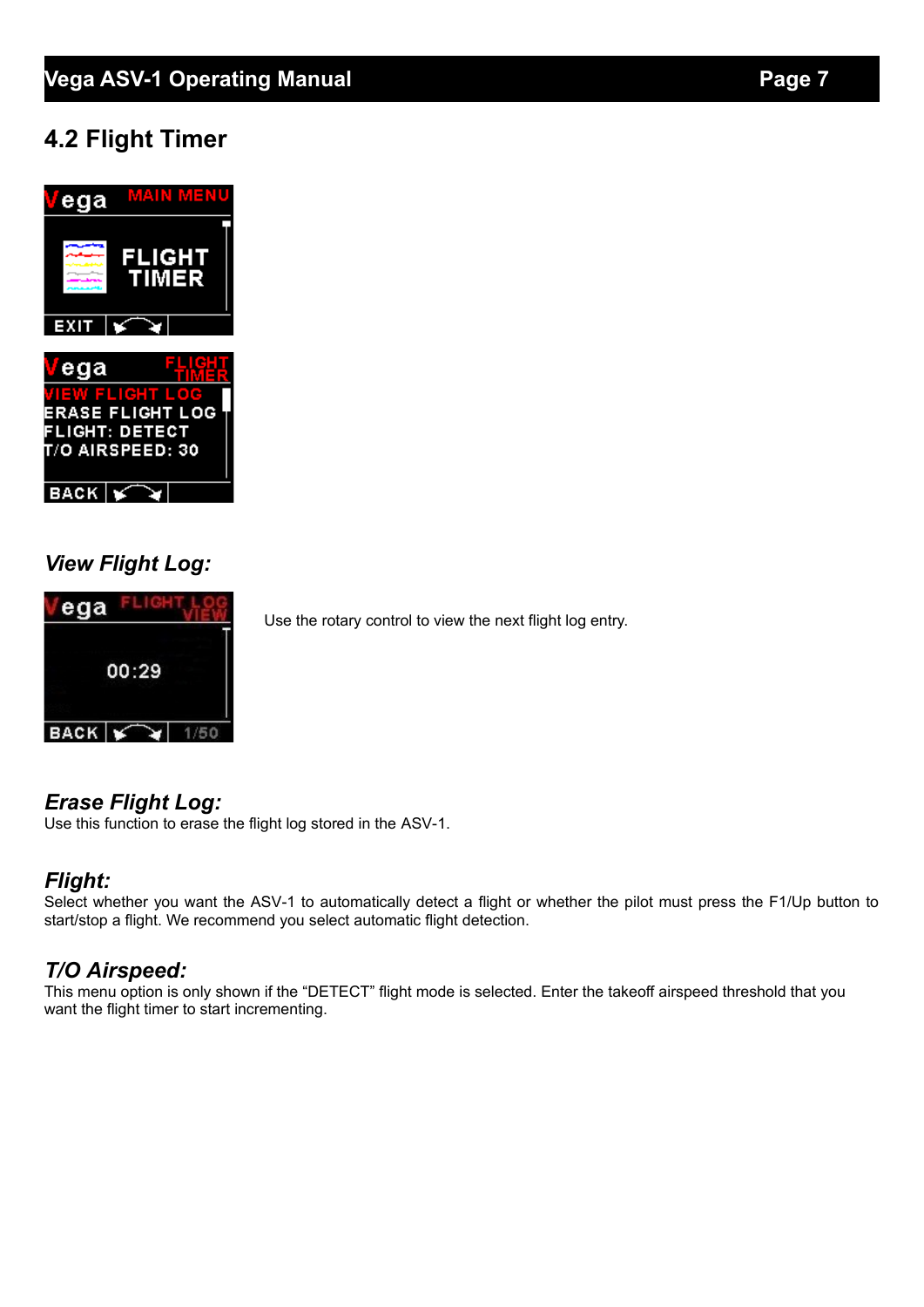# **4.3 ALT Setup (Altitude Setup)**



## *Altitude Unit:*

Select if you want the altitude displayed in ft (feet) or m (meters).

#### *Pressure Unit:*

Select if you want the local pressure displayed in mb (millibars) or "Hg (inches of mercury).

#### *Resolution:*

Select the resolution of the altitude value, a selection of 1,10,25 or 100 ft or m can be selected.

## *Position:*

Select whether you want the altitude display on the top or on the bottom of the main display (VSI Tape display only).

## *ALT Calibrate*

This section allows for the calibration and fine tweaking of the altitude value. Before you begin, ensure that your calibrated and certified reference is set to the local pressure of 1013.25mB (29.92"Hg). The ALT-5 altitude value in ft (referenced to 1013.25mB (29.92"Hg)) is displayed in the top right hand corner of the display. All calibration must be done in feet.

The combined adjustments cater for both the altitude sensors offset and gain. Only start the calibration sequence once the instrument has been running for a minimum of 10 minutes.

Start the altitude calibration with the "CAL FACTOR" and make sure the "CAL GAIN" value is set to 100.00%.

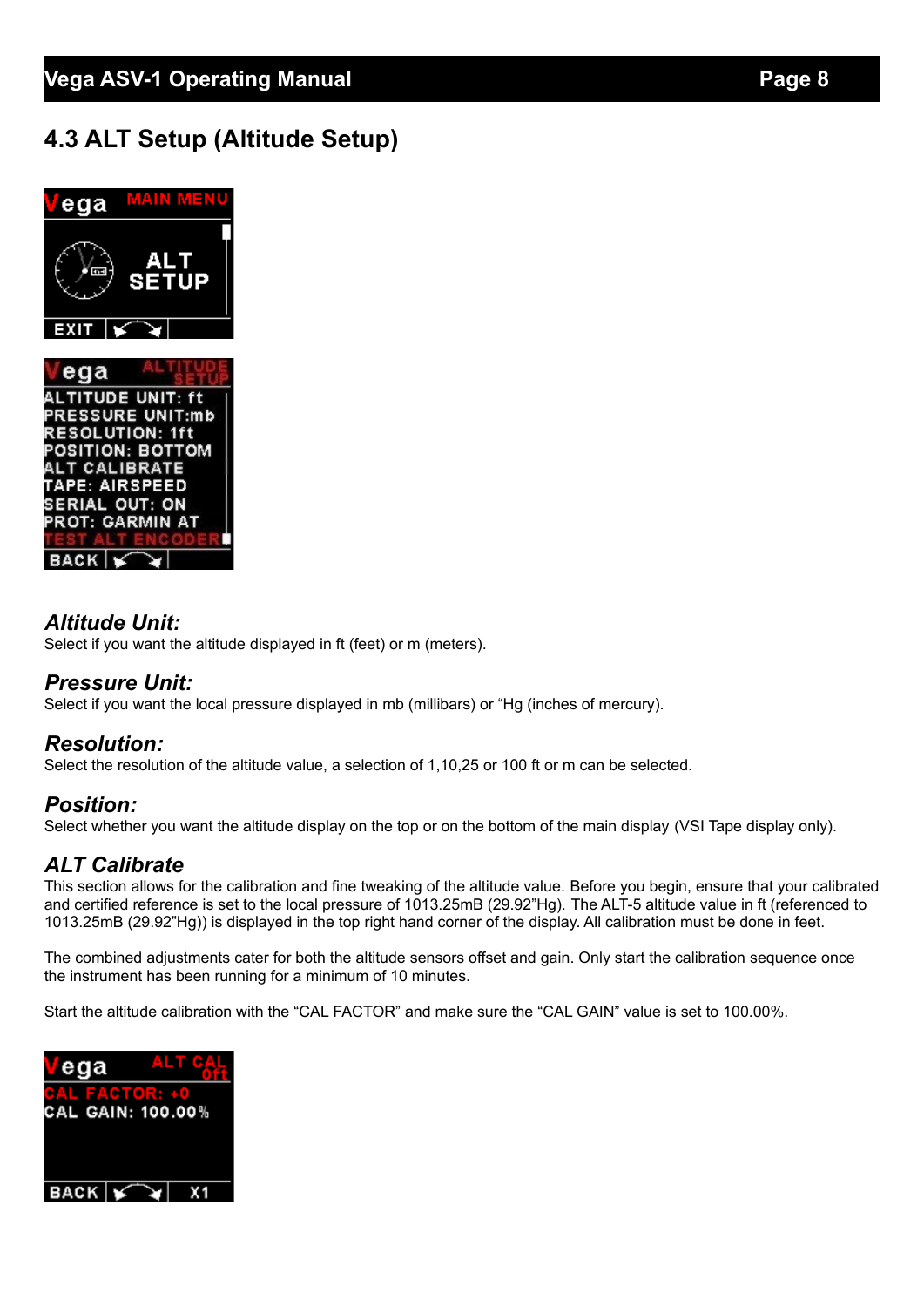## *Cal Factor:*

This is the offset of the pressure sensor in 0.1mB increments. Adjust your static pressure to be close to sea level pressure. The exact altitude is not important and can be up to several hundred feet. Adjust the calibration factor so the altitude readout in the top right hand corner of the display agrees with your pitot static test set.

## *Cal Gain:*

Once you are satisfied that the low level altitude "CAL FACTOR" is correct, apply a static pressure that will result in an altitude between 20000 and 30000 ft. Adjust the "CAL GAIN" until the altitude readout in the top right hand corner of the display agrees with your pitot static test set

**NOTE:** Adjusting the "CAL GAIN" also changes the low level altitude calibration achieved when adjusting the "CAL FAC-TOR". Please recheck your low level altitude calibration and adjust if necessary. Recheck your altitude readout at the higher altitude, and if needed slightly adjust the "CAL GAIN" again. Repeat the process until you are satisfied with both the "CAL FACTOR" altitude and the "CAL GAIN" altitude.

## *Tape:*

Select the desired display tape (Altitude, VSI or airspeed). The main display screen will change according to this selection.

## *Serial Out:*

Select *"ON"* to enable the RS232 serial altitude output. This formatted serial RS232 message can be directly interfaced to various RS232 serial input transponders. If a parallel Gillham output is required then a CNV-ALT can be purchased from your MGL Avionics distributor to convert the RS232 output to a parallel Gillham output.

#### *Prot:*

Select the protocol of the serial RS232 output message. The protocol can be selected between GARMIN AT, Magellan, Northstar / Garmin, Trimble / Garmin, MGL Avionics and Microair UAV. Please note that the baud rate is automatically adjusted according to which protocol is selected. The output format is as follows. The message contains the current pressure altitude with a fixed reference to 1013.25mB (29.92 inches mercury). All protocols use 8 databits, no parity, and 1 stop bit. The message is outputted once a second.

| <b>Protocol</b>      | <b>Baud</b><br>Rate | <b>Message format</b>                                                                                                                                                                        | <b>Example</b>                                    |
|----------------------|---------------------|----------------------------------------------------------------------------------------------------------------------------------------------------------------------------------------------|---------------------------------------------------|
| <b>Garmin AT</b>     | 1200                | #AL, space, +/-, five altitude digits right jus-<br>tified zero padded, T+25, checksum, car-<br>riage return                                                                                 | #AL +02372T+25DF[CR]                              |
|                      |                     | The checksum is a simple modulo 256 sum<br>of the binary values of the individual char-<br>acters. The checksum is sent as two char-<br>acters in hexadecimal format                         |                                                   |
| Magellan             | 1200                | #MGL, +/-, five altitude digits right justified<br>zero padded, T+25, checksum, carriage re-<br>turn                                                                                         | \$MGL+02372T+2513[CR]                             |
|                      |                     | The checksum is a simple modulo 256 sum<br>of the binary values of the individual char-<br>acters. The checksum is sent as two char-<br>acters in hexadecimal format                         |                                                   |
| Northstar,<br>Garmin | 4800                | ALT, space, five altitude digits right justified<br>zero padded, carriage return                                                                                                             | ALT 02372[CR]                                     |
| Trimble,<br>Garmin   | 9600                | ALT, space, five altitude digits right justified<br>zero padded, carriage return                                                                                                             | ALT 02372[CR]                                     |
| <b>MGL Avionics</b>  | 9600                | ALT, +/-, five altitude digits right justified<br>zero padded ,1013.25mB (29.92"Hg) refer-<br>enced, C, +/-, five altitude digits right justi-<br>fied zero padded (corrected to local pres- | ALT+02372C+02372L1013+0000XCAJ<br>CR <sub>1</sub> |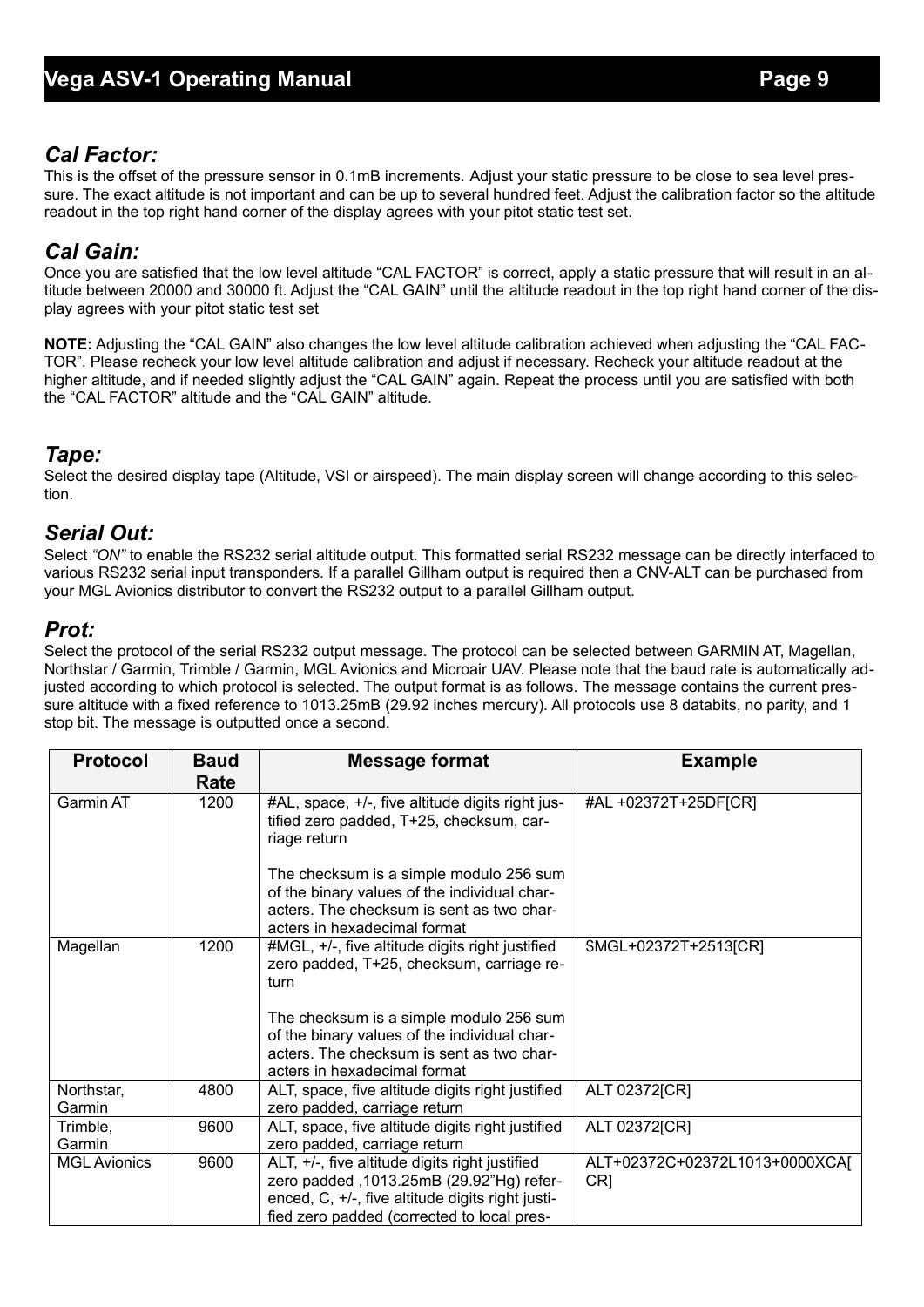# **Vega ASV-1 Operating Manual** *Page 10*

|              |       | sure), L, local pressure setting in millibars,<br>+/-, four digit VSI reading right justified zero<br>padded in ft/min, X, checksum, carriage re-<br>turn            |                     |
|--------------|-------|----------------------------------------------------------------------------------------------------------------------------------------------------------------------|---------------------|
|              |       | The checksum is a simple modulo 256 sum<br>of the binary values of the individual char-<br>acters. The checksum is sent as two char-<br>acters in hexadecimal format |                     |
| Microair UAV | 9600  | STX, a, =, five altitude digits right justified<br>zero padded, ETX                                                                                                  | $[STX]a=02372[ETX]$ |
| Infiniteg    | 57600 | See Infiniteg protocol format below                                                                                                                                  |                     |
| $STX=0x02$   |       |                                                                                                                                                                      |                     |
| $ETX=0x03$   |       |                                                                                                                                                                      |                     |
| $CR = 0x0D$  |       |                                                                                                                                                                      |                     |

#### **Infiniteq protocol format:**

#### **STX, Address, Message type, Length, Data payload, Checksum, ETX**

STX: Start of text (0x02)

Address: unsigned char (8bit), (0x01)

Message Type: unsigned char (8bit), (0x06)

Length: unsigned char (8bit), Length of the data payload (does not include the STX, Address, message type, checksum or ETX), (0x0e)

Data payload:

| Altitude:       | Signed Long (32 bit), Altitude in feet (Referenced to 1013.25mB)     |
|-----------------|----------------------------------------------------------------------|
| Altitude:       | Signed Long (32 bit), Altitude in feet (Corrected to local pressure) |
| Local Pressure: | Unsigned Int (16 bit), Local pressure setting in millibars           |
| Vertical Speed: | Signed Int (16 bit), Vertical Speed in ft/min                        |
| Airspeed:       | Unsigned Int (16 bit), Airspeed in mph                               |

Airspeed: Unsigned Int (16 bit), Airspeed in mph Checksum: unsigned char (8bit), XOR of all bytes starting from the unit address to the end of the data payload. The checksum is seeded with 0xa5. (does not include the STX or ETX)

ETX: End of text (0x03)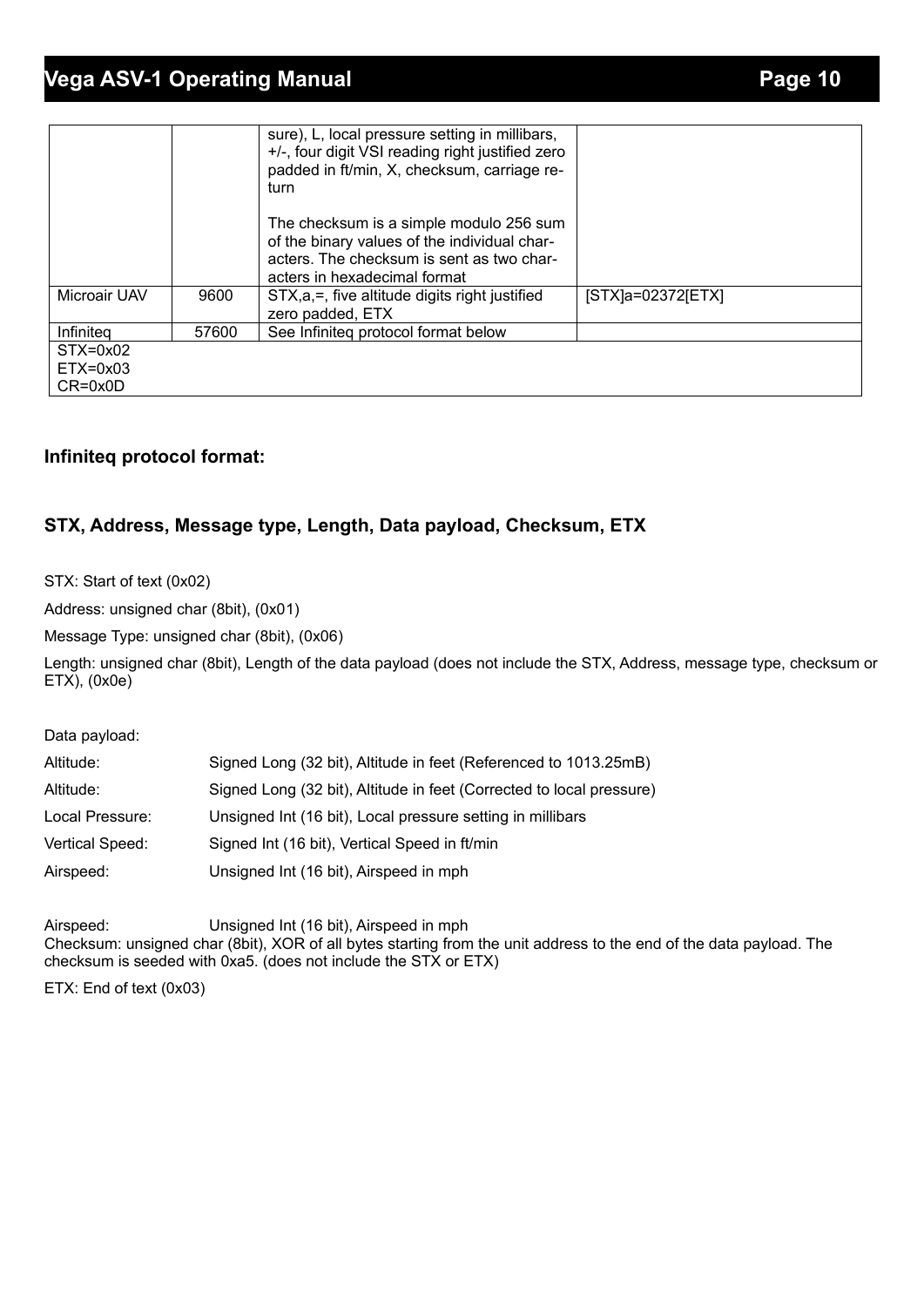#### *Test Alt Encoder:*

This is a handy function to test the ASV-1 transponder interface once the installation has been completed. The serial output will output specific altitudes which can then can be used to test the serial RS232 output and the parallel gillham output if using a CNV-ALT converter. The ASV-1 will resume the normal output of the indicated altitude upon exiting the test function.



The following codes are outputted:

| <b>Altitude</b> | D <sub>4</sub> | A1 | A <sub>2</sub> | A <sub>4</sub> | <b>B1</b> | <b>B2</b> | <b>B4</b> | C <sub>1</sub> | C <sub>2</sub> | C <sub>4</sub> |
|-----------------|----------------|----|----------------|----------------|-----------|-----------|-----------|----------------|----------------|----------------|
| $-1000$ ft      |                |    |                | 0              | 0         |           | 0         |                |                |                |
| $-900$ ft       |                |    | ი              | 0              | 0         | 0         | 0         |                |                |                |
| $-700$ ft       |                | 0  |                | 0              | 0         | 0         |           |                |                |                |
| $-400$ ft       |                |    |                | 0              | 0         |           |           |                |                |                |
| $-200ft$        |                | 0  | ი              | 0              | 0         |           |           | O              |                |                |
| 800ft           |                | 0  | 0              | 0              |           |           | 0         | 0              | 0              |                |
| 2800ft          |                | ი  | ი              |                |           | 0         | 0         | ŋ              |                |                |
| 6800ft          |                | 0  |                |                | 0         | 0         | 0         | ∩              |                |                |
| 14800ft         |                |    |                | 0              | 0         | 0         | 0         | 0              | 0              |                |
| 30800ft         |                |    |                | ი              | ი         | ∩         | ∩         |                |                |                |

Each altitude reporting code line must be tested for integrity of connection if at any time the aircraft connections to the transponder or altitude data source have been removed and reconnected. Integrity of the connections may be verified by performing a test of mode C function of the transponder system.

**Warning:** Do not use this function while in flight as incorrect altitude information will be sent to the transponder.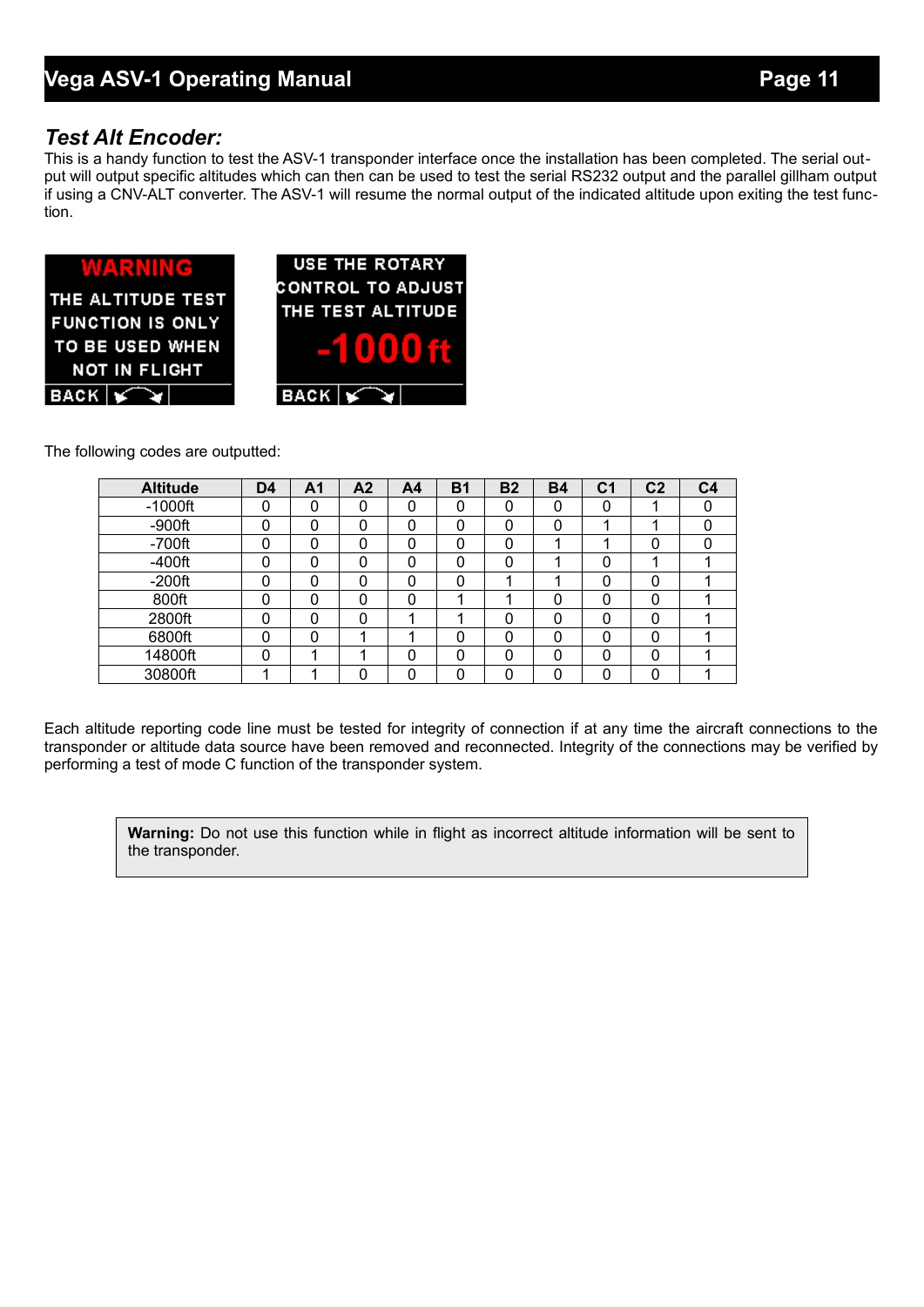# **4.4 VSI Setup (Vertical Speed Indicator Setup)**



## *VSI Display:*

Select if you want the VSI to be displayed.

#### *VSI Unit:*

Select if you want the VSI to be displayed in *"ft/min"* (feet/minute) or *"m/s"* (meters/second).

#### *Scale:*

Select the VSI scale most suited for your aircraft.

#### *VSI Cal:*

This is a function that is used to calibrate your VSI to read exact rates of climb or decent. This function works as a percentage of initial reading. The default setting for this function is 100%. Increasing this value increases the VSI reading and decreasing the value decreases the reading.

#### **Suggested VSI calibration method**

After you have installed the instrument, perform a calibration flight. This should be done in very calm conditions. Turbulence and thermal activity will make accurate calibration impossible. Many areas have ideal conditions during early mornings or late afternoons. Place the instrument in ft/min for ease of calibration. Take your aircraft to a few thousand feet above ground and start a glide with a low power setting. Take a stopwatch and when the glide is stable (stable VSI reading) start the stopwatch. Take note of your altimeter reading at the same time. Continue the stable glide for one minute exactly. After the minute has finished, take another reading of your altimeter.

#### **Example:**

VSI reading during stable glide: -400 ft/min Start altitude: 2500 ft. End altitude: 2050 ft. In the above example the VSI is under reading by about 12%. Set your VSI calibration to 112% to cancel out the error.

#### *Tape:*

Select the desired display tape (Altitude, VSI or airspeed). The main display screen will change according to this selection.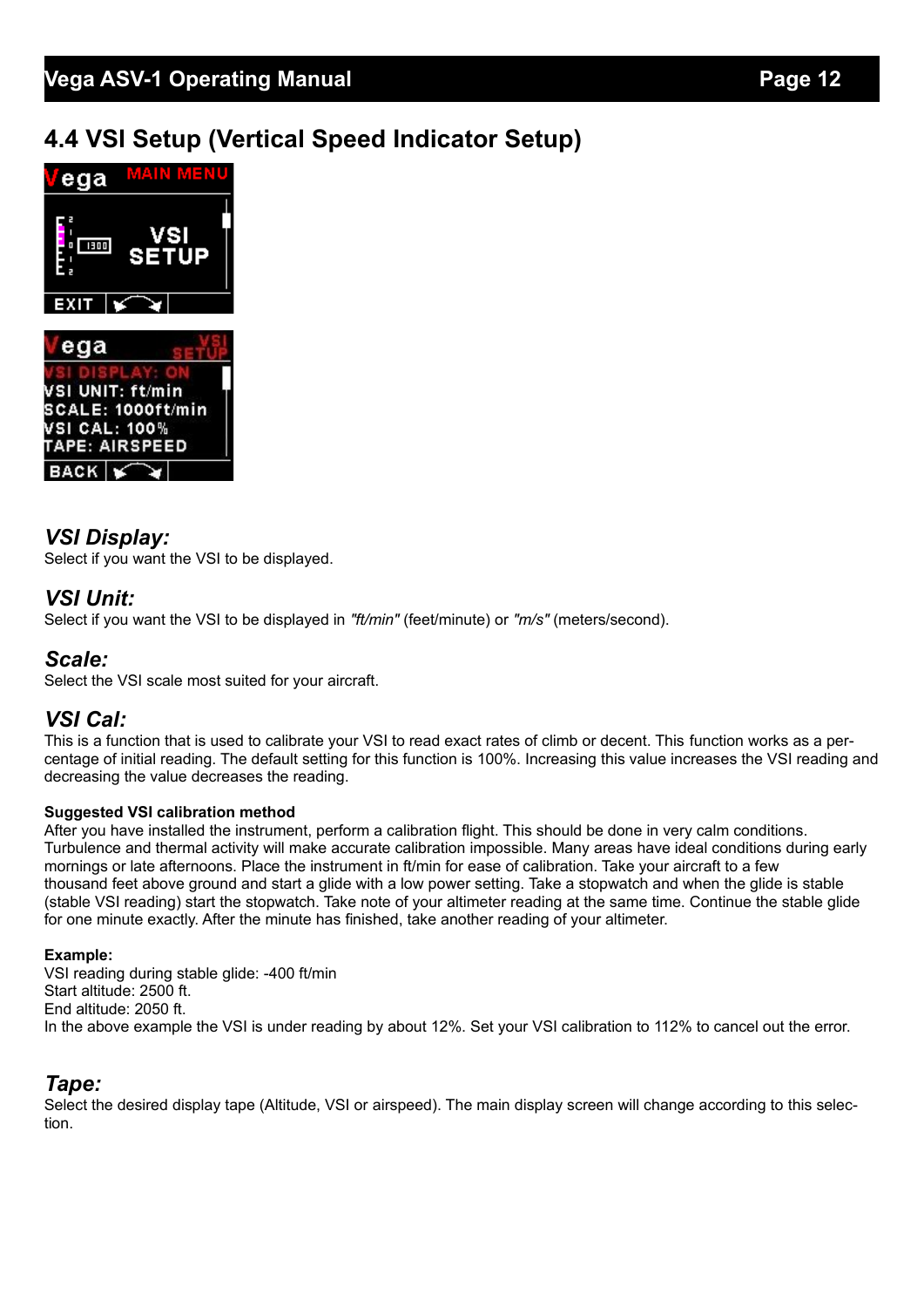# **4.5 ASI Setup (Airspeed Setup)**



## *Zero ASI Sensor:*

This setup allows your instrument to measure the zero airspeed reading of the airspeed sensor and set a calibration value internally for this. This is equivalent to some mechanical airspeed indicators that have an adjustment to set the needle to zero when the aircraft is not moving. You would use this function occasionally if you see an airspeed reading when the aircraft is at rest. This may be caused by aging of the built in pressure sensor or related electronics. When this function is performed make sure that there is no air flow into the pitot tube as this would result in an incorrect internal calibration. As with any instrument, regular zeroing is suggested to achieve maximum performance.



## *ASI Unit:*

Select if you want the ASI to be displayed in mph (statute miles per hour), km/h (kilometers per hour) or kts (nautical miles per hour).

# *ASI Filter:*

This function can be used to select the signal filter time constant. Selections are *"NONE"*, *"FAST"* or *"SLOW"*. This selection influences the rate at which your ASI can change its reading. If you have an installation that suffers from strong turbulence at the pitot tube, select "slow". If you have a very clean airflow in front of the pilot tube you can select "fast" which will give you a faster response to airspeed changes.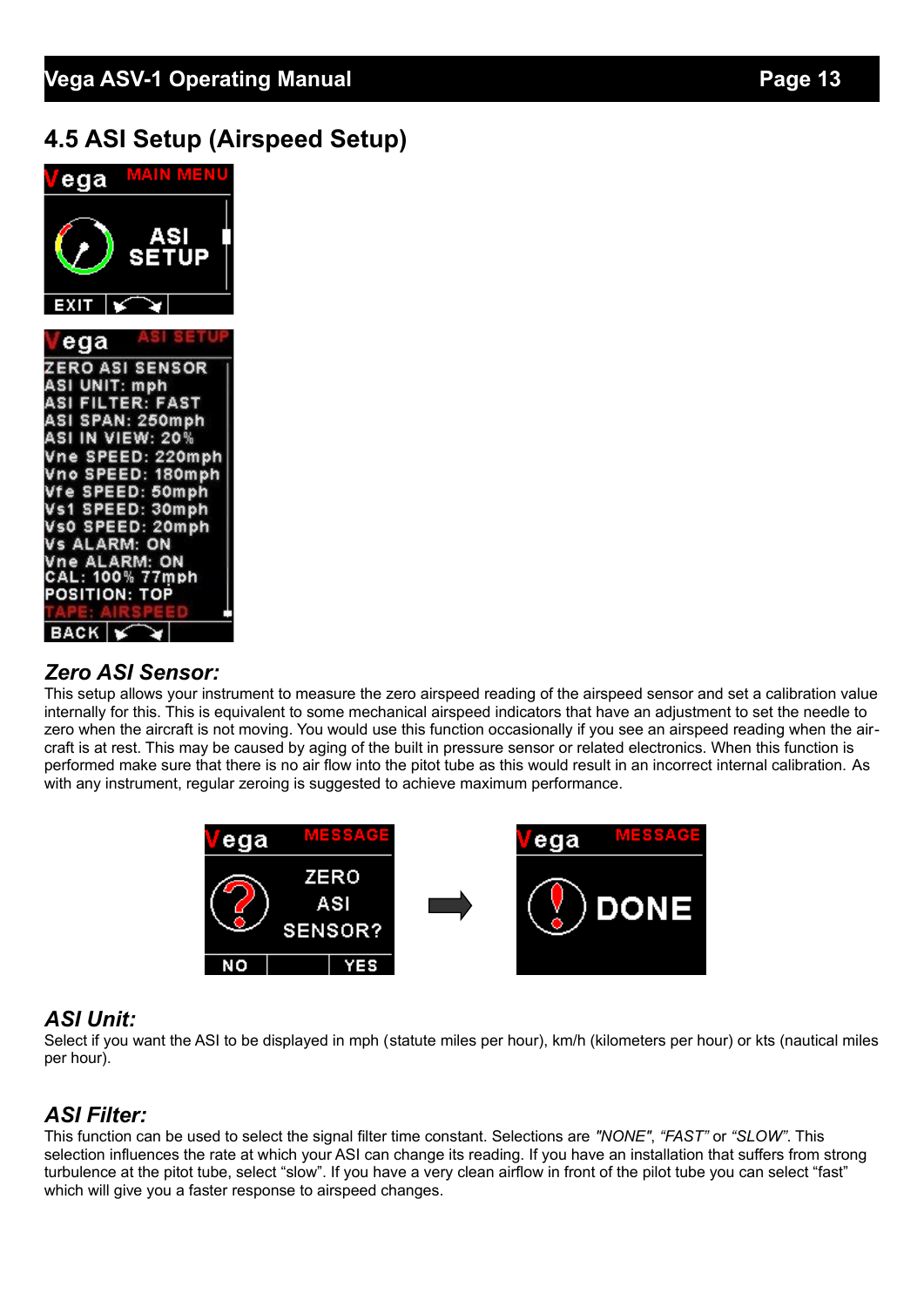## *ASI Span:*

Select the maximum airspeed that you want the airspeed tape to display. This can give you increased display resolution.

#### *ASI In View:*

Adjust this setting to set the amount of tape to view. For example, setting this value to 30% and your "ASI SPAN" to 250 will result in the tape showing 75 on the display at a time.

## *Vne Speed: (Max Exceed Speed)*

Enter you maximum speed you aircraft should not exceed.

## *Vno Speed: (Max Maneuvering Speed)*

Enter your maximum maneuvering speed.

#### *Vfe Speed: (Max Flap Speed)*

Enter the maximum speed that is permissible with the flaps extended.

## *Vs1 Speed: (Min Safe Speed, Normal)*

Enter your minimum safe speed for normal flight of your aircraft

## *Vs0 Speed: (Min Safe Speed, Landing)*

Enter your minimum safe speed for landing your aircraft

#### *Vs Alarm:*

This enables or disables Vs Alarm.

#### *Vne Alarm:*

This enables or disables the VNE alarm.

#### *Cal:*

During the factory calibration a factor has been determined and entered here that will give you accurate airspeed, provided your pitot tube is not influenced by pressure effects caused by airflow around your airframe. The calibration is dis played in % of the reading, you can increase or decrease the reading if required to help cancel out under or over reading of the airspeed indicator on your aircraft.

## *Position:*

Select whether you want the airspeed display on the top or on the bottom of the main display (VSI Tape display only).

#### *Tape:*

Select the desired display tape (Altitude, VSI or airspeed). The main display screen will change according to this selection.

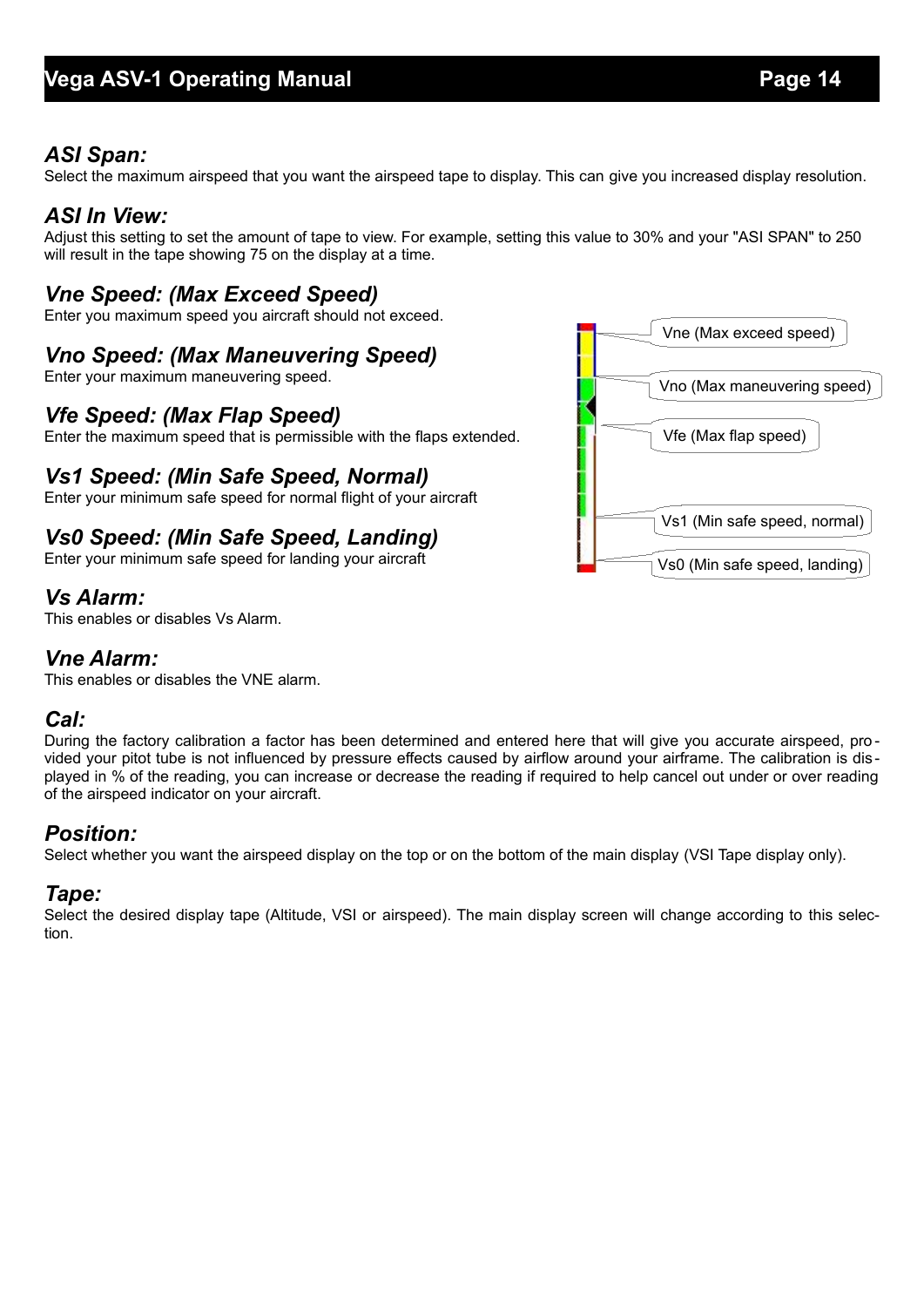# **4.6 MISC Setup (Miscellaneous Setup)**





## *Backlight:*



Select this menu option to adjust the backlight brightness.

## *Security Setup:*



Select this menu option if you want to password protect the menu system.



## *Information:*



This menu option displays information about the unit.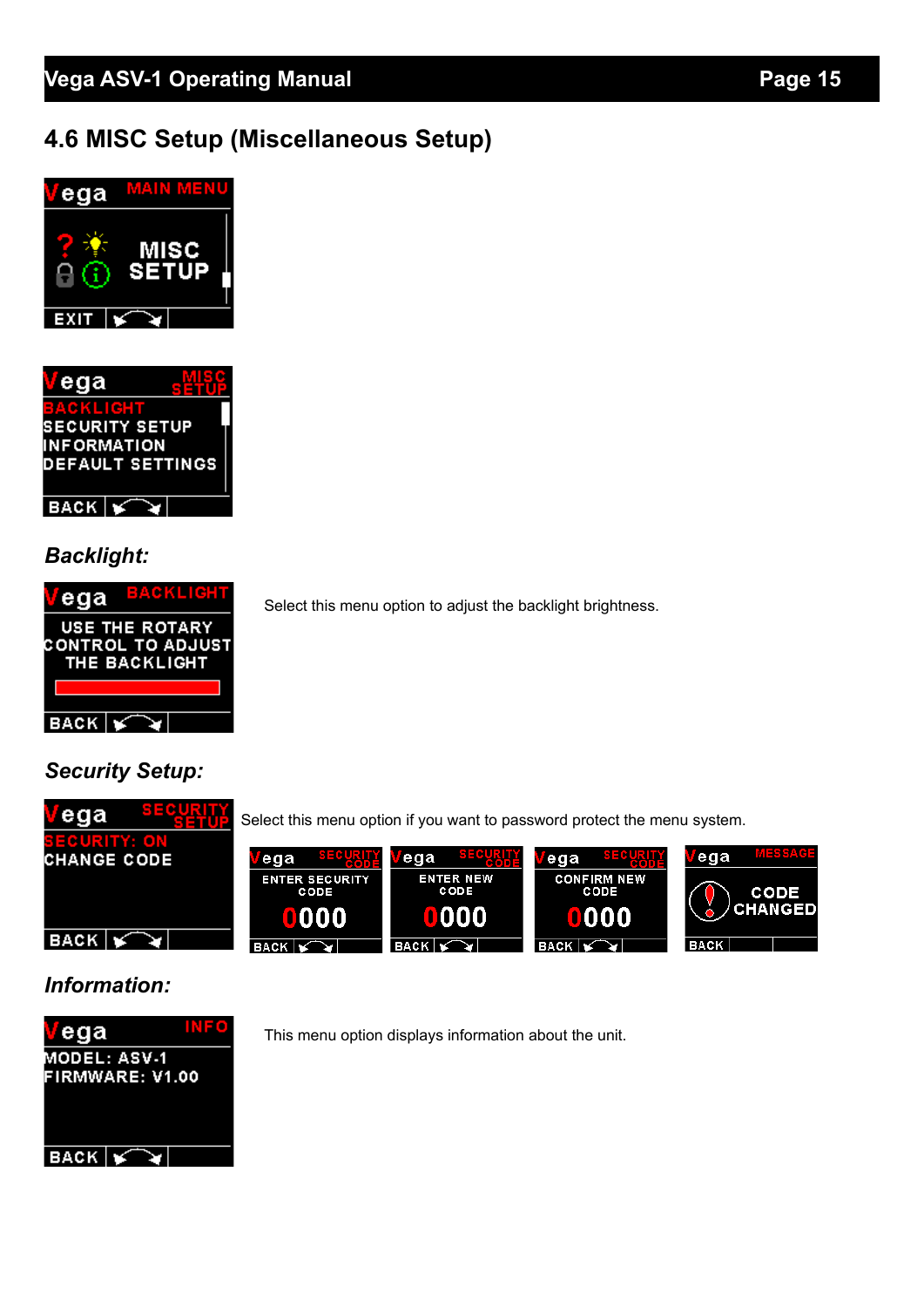# **Vega ASV-1 Operating Manual** *Page 16*

## *Default Settings:*



Select this menu option to reset all the settings to factory defaults.

# **4.7 Sensor Info**



This menu displays information about the altitude and airspeed sensors.

# **5 Loading factory default settings**



Press and hold the F1/Up button and rotary control during power up to load the preprogrammed factory default settings. The following screen will be displayed:

Factory default settings can also be loaded in the Miscellaneous setup menu.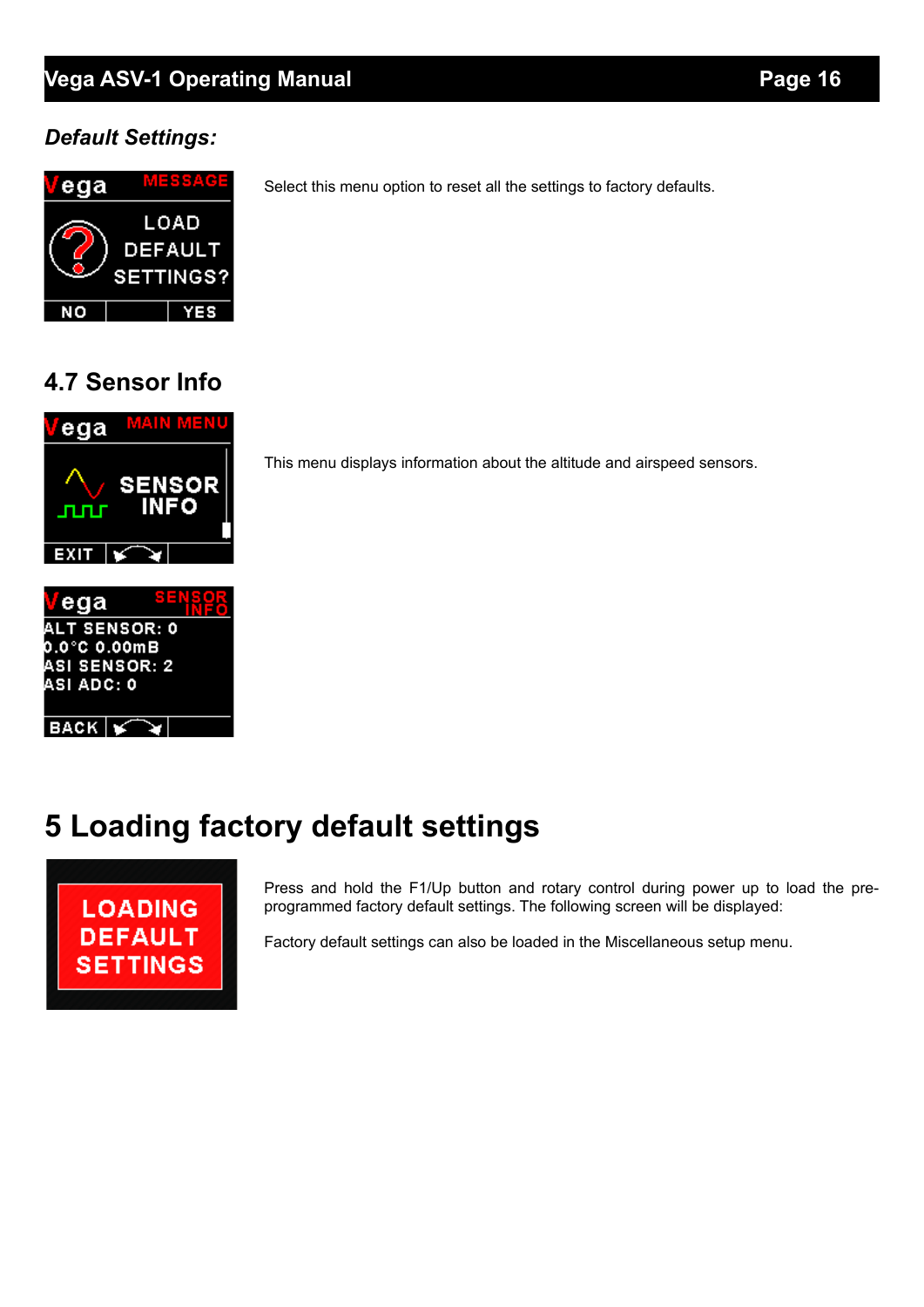# **6 Error Messages**



Unit settings CRC error. Load default settings to restore to factory defaults. If the error message still persists then it could possibly be a non-volatile memory failure in which case the instrument will then have to be returned to the factory.

**CALIBRATION CONSTANTS CRC ERROR** 

Calibration constants CRC error. The instrument could possibly have a non-volatile memory failure in which case the instrument will then have to be returned to the factory.

**INTERNAL FLASH CRC ERROR** UNIT:123456 CODE:654321

Internal flash CRC error. The instrument does a firmware check on the program when power is applied to the instrument . If the program is corrupt in any way then the internal flash CRC error will be displayed. Reload the instruments firmware and load default settings. If the error message still persists then it could possibly be an internal flash memory failure in which case the instrument will then have to be returned to the factory.



Max Values CRC error. Load default settings to restore to factory defaults. If the error message still persists then it could possibly be a non-volatile memory failure in which case the instrument will then have to be returned to the factory.



Altitude sensor error. The instrument could have a faulty altitude sensor in which case the instrument will then have to be returned to the factory.



Airspeed sensor error. The instrument could have a faulty airspeed sensor in which case the instrument will then have to be returned to the factory. (Certain digital airspeed sensor models only)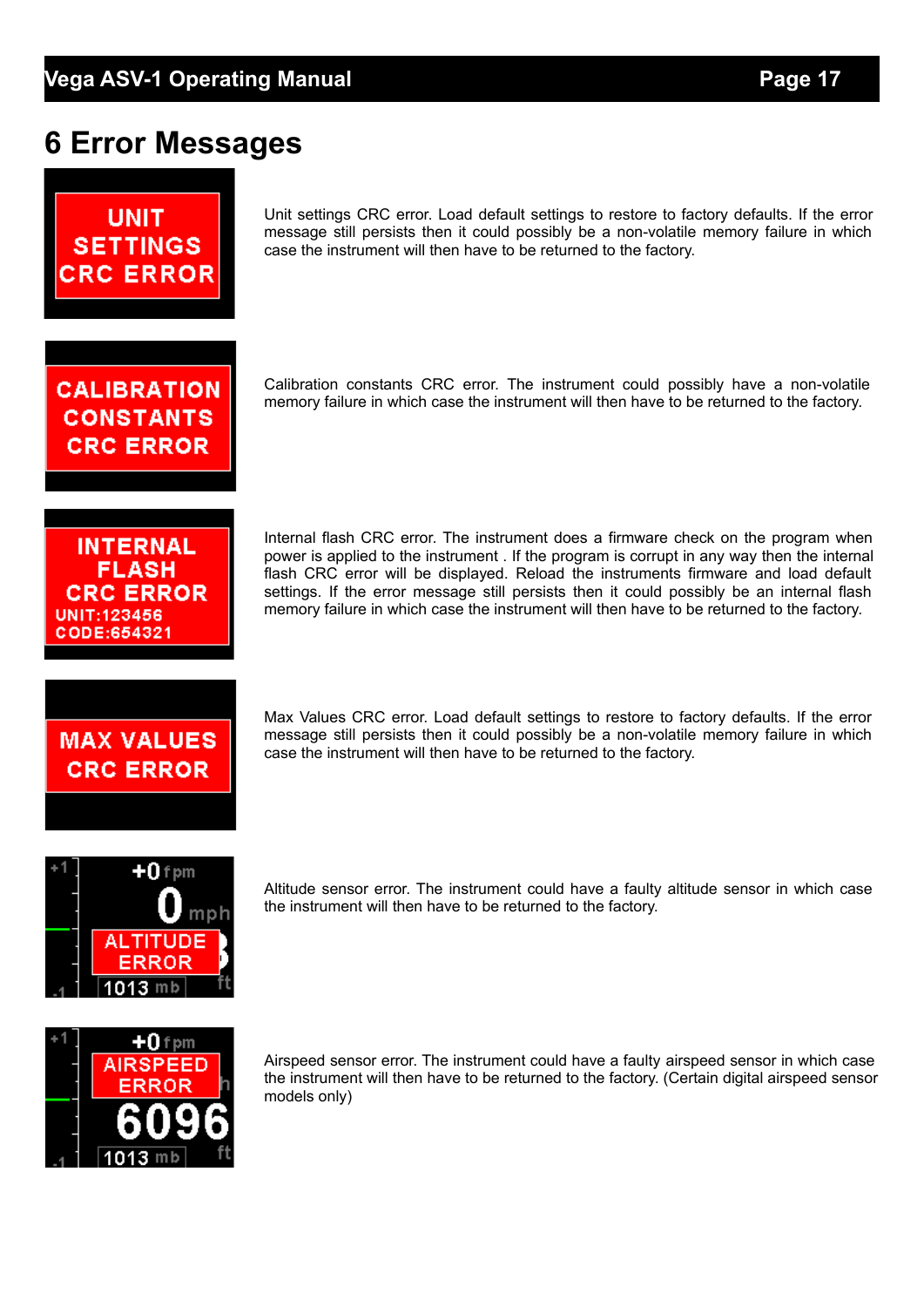# **7 Specifications**

| <b>Operating Temperature Range</b>    | -20°C to 50°C (-4°F to 122°F)                                                                                                                  |  |  |
|---------------------------------------|------------------------------------------------------------------------------------------------------------------------------------------------|--|--|
| <b>Storage Temperature Range</b>      | -30°C to 80°C (-22°F to 176°F)                                                                                                                 |  |  |
| <b>Power Supply</b>                   | 10 to 30Vdc                                                                                                                                    |  |  |
| <b>Current Consumption</b>            | Approx. 73mA @ 13.8V (backlight highest setting), 33mA @13.8V (back-<br>light lowest setting)                                                  |  |  |
| <b>Display</b>                        | 1.8" 160x128 pixel active matrix TFT display.<br>1000 cd/m2<br>Sunlight readable with anti-glare coating<br>LED Backlight is user configurable |  |  |
| <b>Alarm Output</b>                   | Open collector transistor switch to ground<br>Maximum rating 0.25A                                                                             |  |  |
| <b>Dimensions</b>                     | see Vega series dimensional drawing                                                                                                            |  |  |
| <b>Enclosure</b>                      | 2 1/4" (57mm) ABS, black in color, front or rear mounting. Flame retardant.                                                                    |  |  |
| Weight                                | Approx. 120 grams (Instrument excluding cables)                                                                                                |  |  |
| Non-volatile memory storage           | 100000 write cycles                                                                                                                            |  |  |
| <b>Altitude sensor ADC resolution</b> | 24 bit                                                                                                                                         |  |  |
| <b>Altimeter range</b>                | -1500ft to +35000ft (-457m to +10668m)                                                                                                         |  |  |
| <b>Altitude units</b>                 | ft or m                                                                                                                                        |  |  |
| <b>Baro Correction Range (inHg)</b>   | 28.00 to 31.00 "Hg                                                                                                                             |  |  |
| <b>Baro Correction Range (mB)</b>     | 946 to 1050 mb                                                                                                                                 |  |  |
| <b>Pressure units</b>                 | $Hg$ or mb                                                                                                                                     |  |  |
| <b>VSI range</b>                      | +-20ft/min to +-10000ft/min                                                                                                                    |  |  |
| <b>VSI units</b>                      | ft/min or $m/s$                                                                                                                                |  |  |
| <b>Airspeed sensor ADC resolution</b> | ASV-1 Version 1: 12 bit<br>ASV-1 Version 2: 24 bit<br>ASV-1HS: 13.5bit                                                                         |  |  |
| <b>Airspeed range</b>                 | ASV-1 Version 1: 20mph to 250mph<br>ASV-1 Version 2: 20mph to 350mph<br>ASV-1HS (High Speed version): 20mph to 320mph                          |  |  |
| <b>Airspeed resolution</b>            | 1 mph                                                                                                                                          |  |  |
| <b>Measurement accuracy</b>           | $+/- 2$ mph                                                                                                                                    |  |  |
| <b>Serial Port</b>                    | RS232 voltage levels                                                                                                                           |  |  |
| <b>Calibration interval</b>           | 1 Year                                                                                                                                         |  |  |

As with any instrument, regular zeroing is suggested to achieve maximum performance.

# **8 Operating the alarms**

The alarm output can be used to switch an external alarm indicator. The external alarm switch is an open collector transistor switch to ground with a maximum rating of 0.25A DC. It is possible to wire the alarm contacts of several Stratomaster instruments in parallel should this be desired. To avoid false activation of the alarms, the alarm function is only active 10 seconds after the instrument has powered up.

# **9 Firmware Upgrading**

The ASV-1 can be upgraded in the field by connecting the RS232 port to a PC and running the firmware update program. **Note that only the RS232 port can be used to upgrade the firmware.**

**Please see the Vega firmware upgrading document for more information.**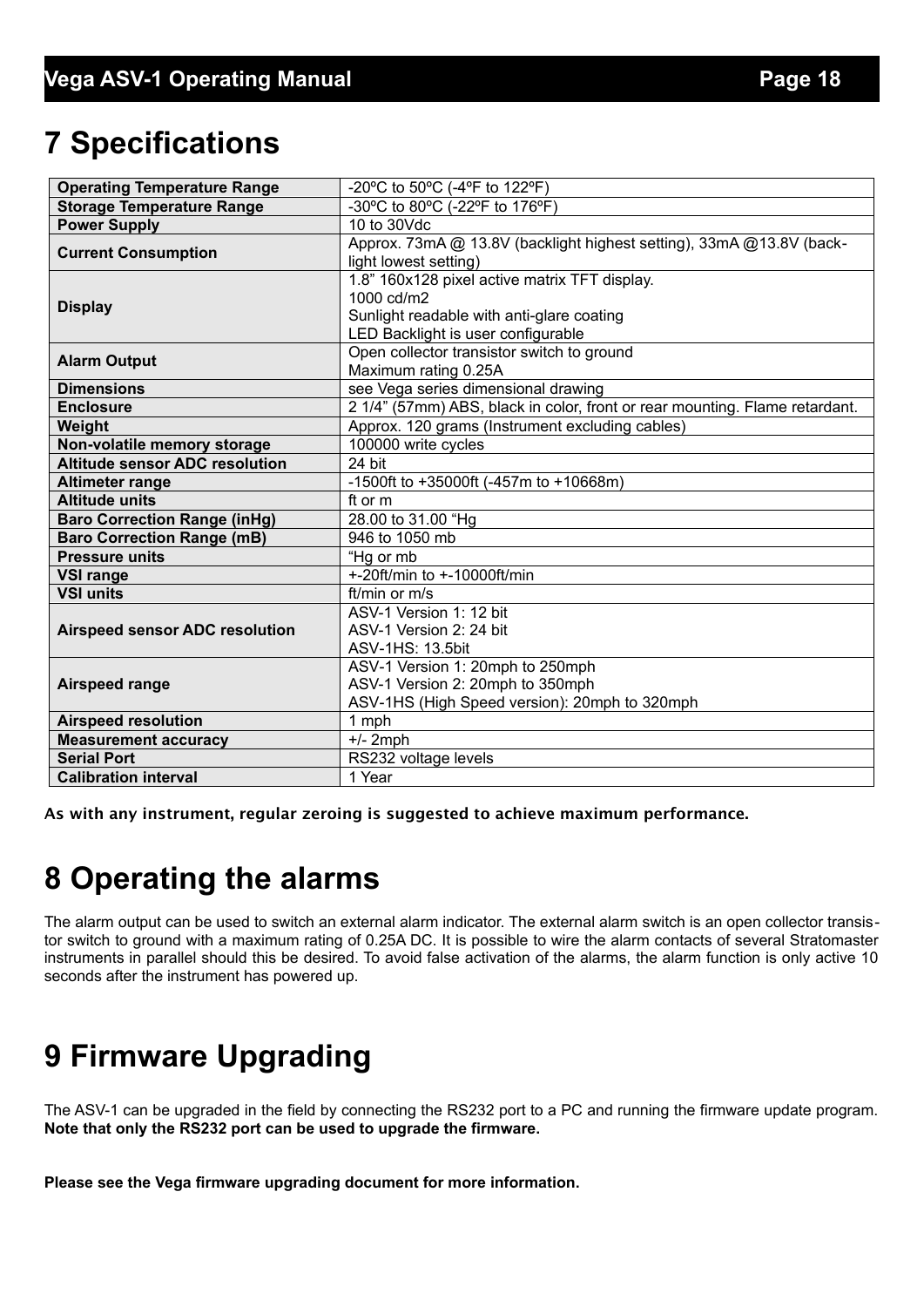# **10 Installation**

Connect a pitot tube to the "pressure port" and if required connect the static port.

Connect the static port to a suitable static air pressure line. If you have a slow aircraft or an aircraft where the internal cabin pressure does not change during flight and is equivalent to the outside air pressure you may find that it is not required to connect a static port. Most small aircraft such as ultralights or microlights do not require a connection to a static port. In these cases, simply leave the static port open. Ensure however that the static port does not receive pressurized air due to the forward movement of the aircraft. Be especially critical of your pod or panel if you do not use a static port. Any build up of a pressure differential due to ram air or suction can lead to large errors of the indicated airspeed and altitude. Static ports are usually mounted at a strategic position on the rear side of the aircraft fuselage for faster, pressurized aircraft.

The ASV-1 pressure ports take 4mm ID tubing. Use hose clamps to fasten the hose onto the ASV-1 pitot and static ports.

The ASV-1 allows you to calibrate the airspeed reading. This is done under the "AIRSPEED SETUP" menu item. The main reason for this is to be able to remove errors introduced due to the airflow around your aircraft which may have an effect on your pitot tube pressure.

# **10.1 Connection Diagram**

The use of an external 1A fuse is recommended. Connect the supply terminals to your aircrafts power supply. The ASV-1 can be used on both 12V and 24V without the use of any pre-regulators. Ensure that the supply voltage will not drop below 8V during operation as this may result in incorrect readings.

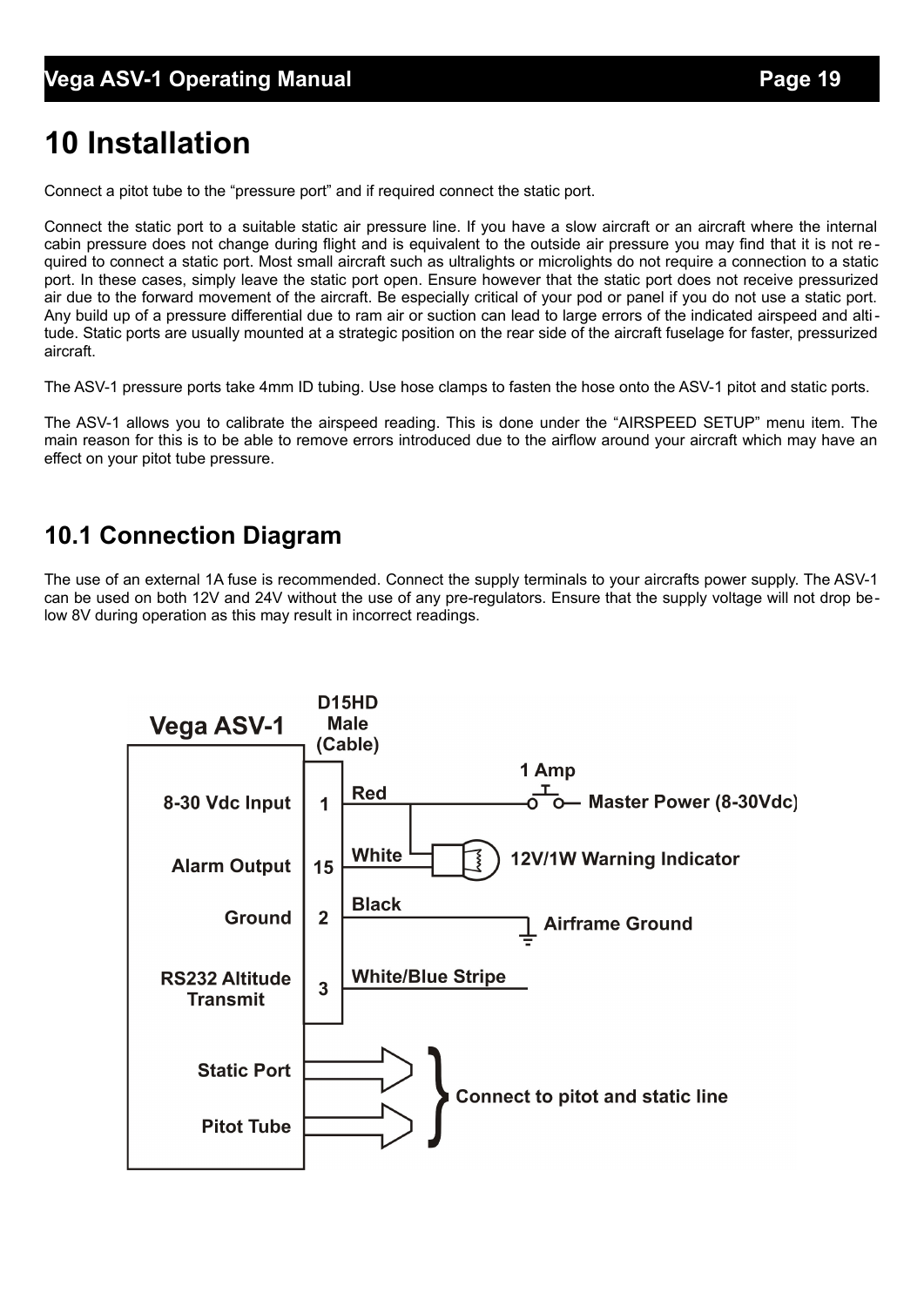# **10.2 Pressure Port Dimensions**

# **Version 1 pressure ports (Plastic)**



|    | <b>Inches</b> |            | <b>Millimeters</b> |            |  |
|----|---------------|------------|--------------------|------------|--|
|    | Min           | <b>Max</b> | Min                | <b>Max</b> |  |
| Α  | 0.248         | 0.278      | 6.30               | 7.06       |  |
| B  | 0.420         | 0.440      | 10.67              | 11.18      |  |
| C. | 0.182         | 0.194      | 4.62               | 4.93       |  |
| D  | 0.310         | 0.330      | 7.87               | 8.38       |  |

# **Version 2 pressure ports (Brass)**



|    | <b>Inches</b> | <b>Millimeters</b> |
|----|---------------|--------------------|
| Д  | 0.157         |                    |
| Β  | 0.197         | 5                  |
| نا | 0.63          | 16                 |
| Ð  | 0.79          | 20                 |

# **10.3 Cable connections**

# **Main connector (D15HD connector: Unit Female, Cable Male)**

| D15HD Pin | <b>Color</b>      | <b>Function</b>                                               |
|-----------|-------------------|---------------------------------------------------------------|
|           | <b>Red</b>        | 8-30Vdc power via power switch / circuit<br>breaker and fuse. |
|           |                   |                                                               |
| 2         | <b>Black</b>      | Ground.                                                       |
| 3         | <b>White/Blue</b> | RS232 Transmit data (Firmware upgrading /                     |
|           | <b>Stripe</b>     | <b>RS232 Altitude output)</b>                                 |
| 4         | -                 | RS232 Receive data (Firmware upgrading)                       |
| 15        | White             | <b>Alarm Output (Open collector)</b>                          |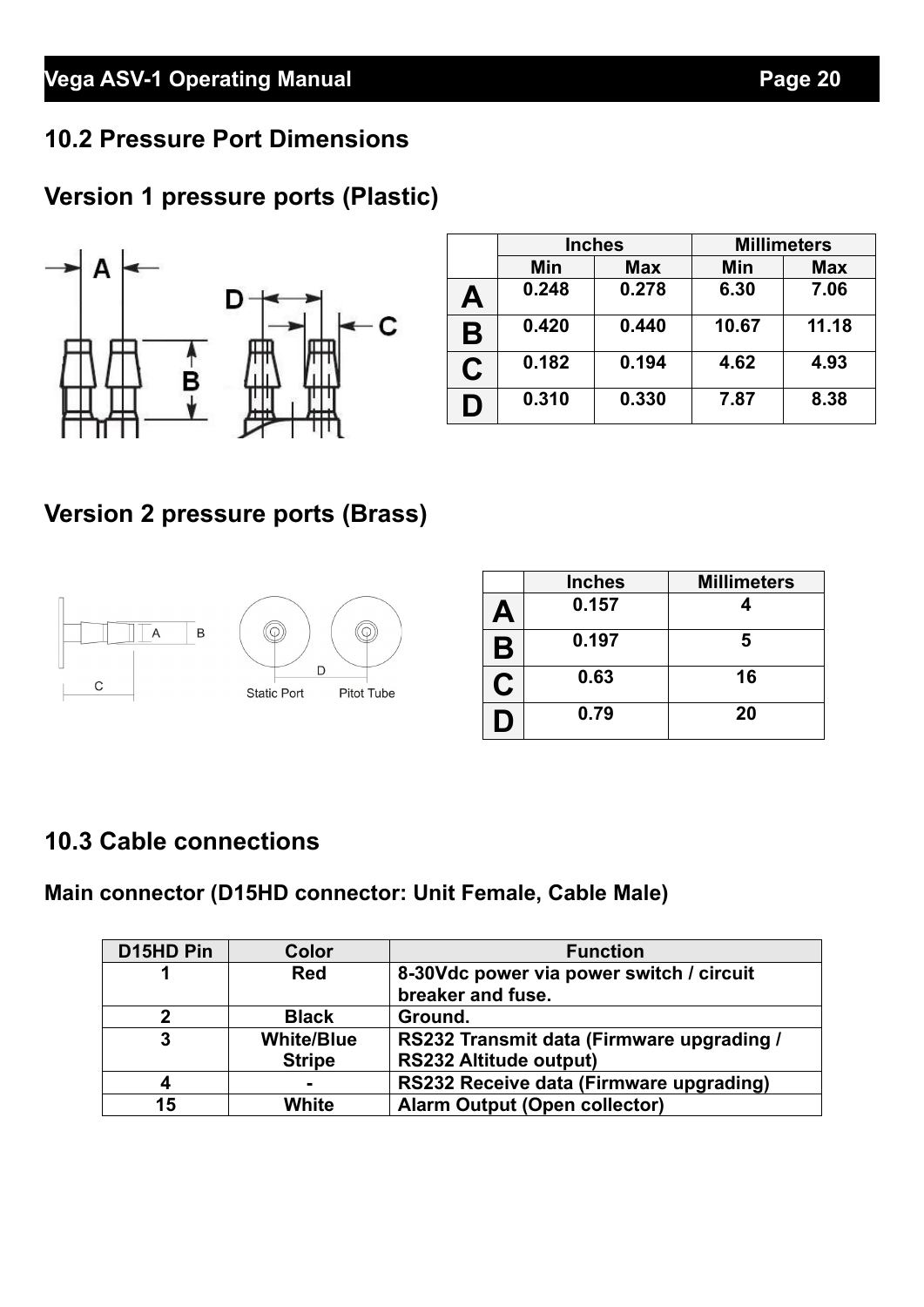# **10.4 CNV-ALT (Serial altitude to parallel Gillham code converter)**



The CNV-ALT accepts RS232 serial data from a compatible MGL Avionics instrument and produces parallel Gillham codes in a format compatible with mode C transponders. The ASV-1 serial protocol must be set to MGL Avionics.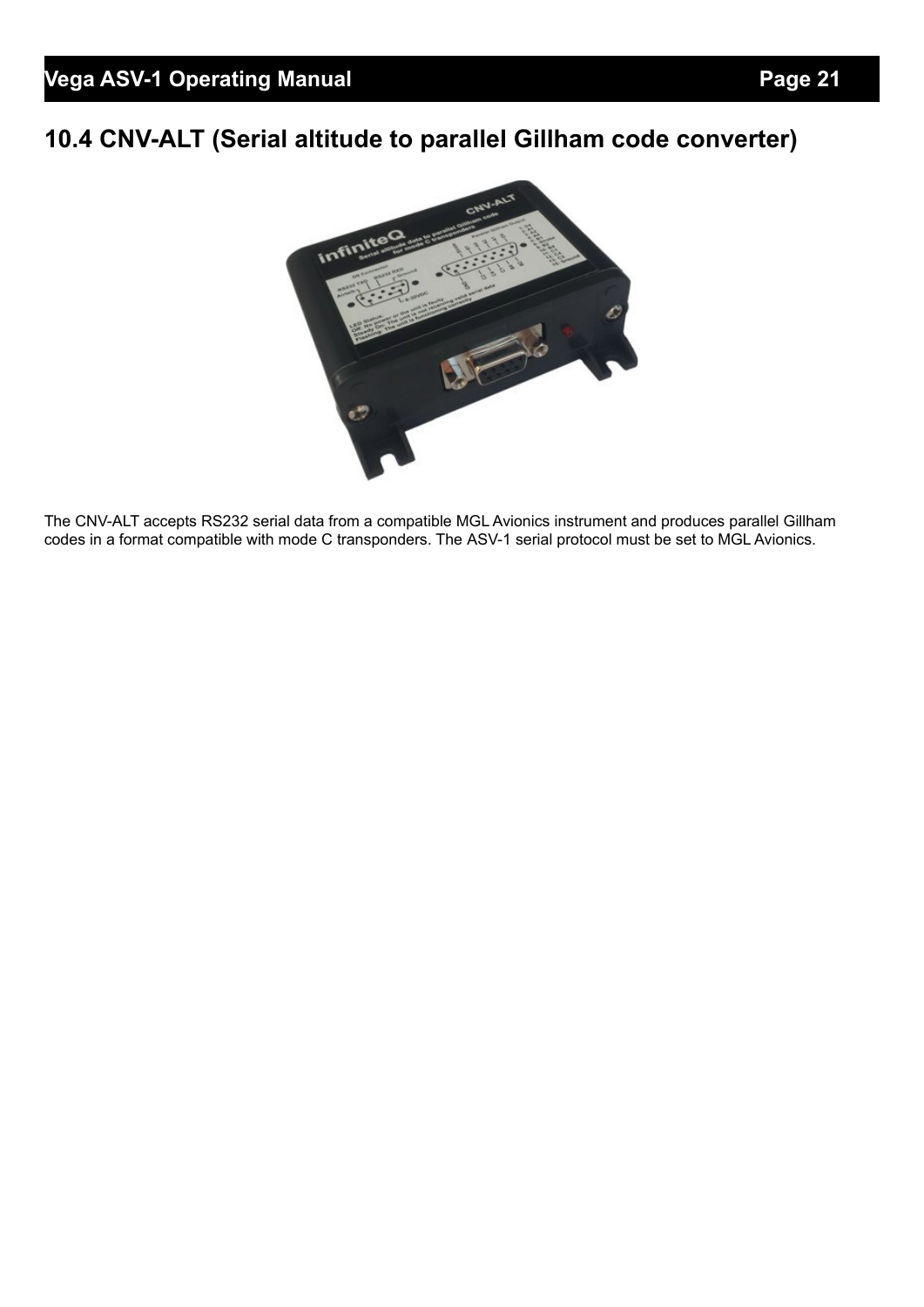# **11 Dimensions**



NOTE: 57.15mm (2.25") is a standard cutout, but due to manufacturing tolerances, 58mm (2.28") is found to be more desirable.

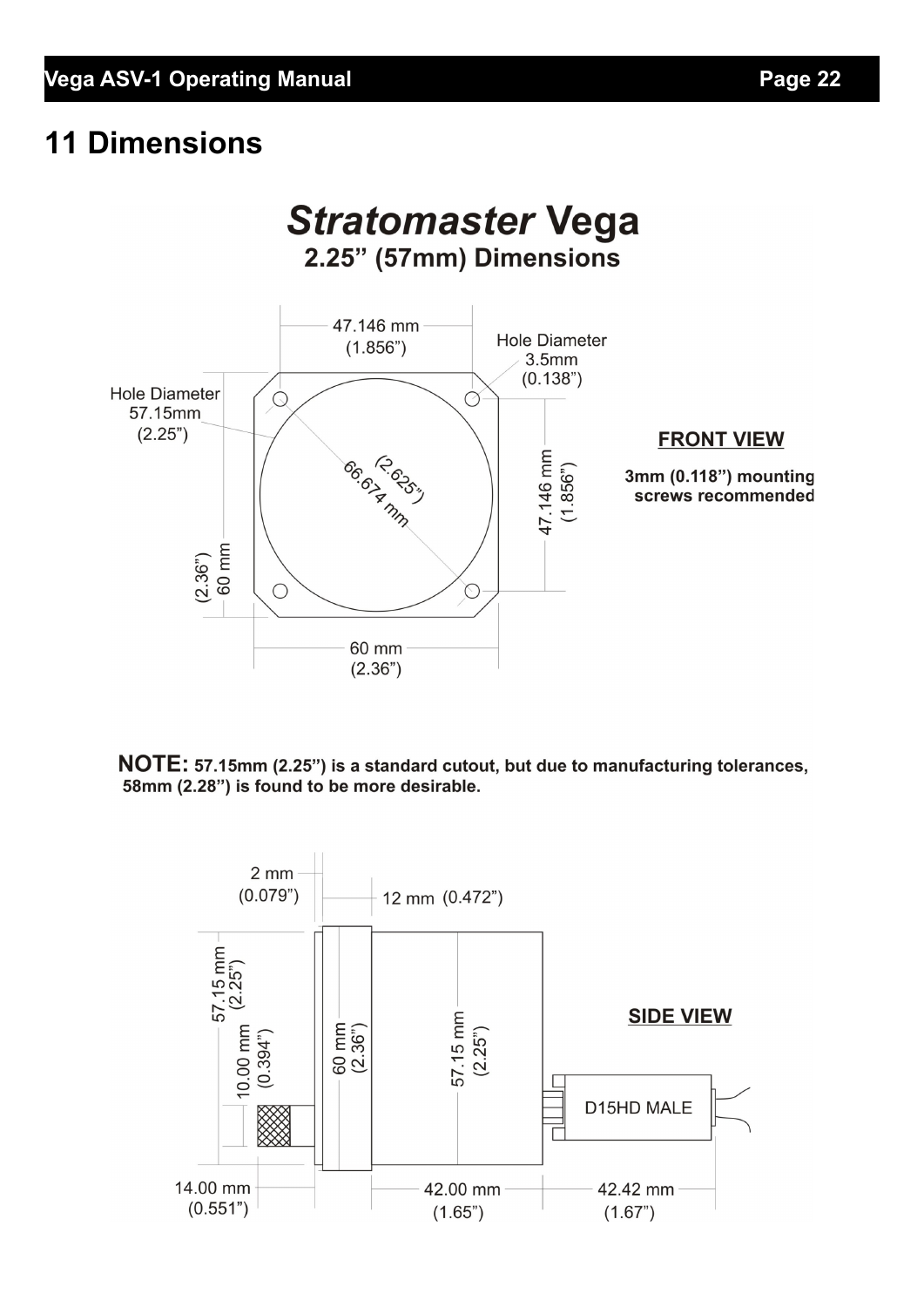# **12 Cleaning**

The unit should not be cleaned with any abrasive substances. The screen is very sensitive to certain cleaning materials and should only be cleaned using a clean, damp cloth.

> **Warning:** The ASV-1 is not waterproof, serious damage could occur if the unit is exposed to water and/or spray jets.

# **13 Warranty**

This product carries a warranty for a period of one year from date of purchase against faulty workmanship or defective materials, provided there is no evidence that the unit has been mishandled or misused. Warranty is limited to the replacement of faulty components and includes the cost of labor. Shipping costs are for the account of the purchaser.

**Note:** Product warranty excludes damages caused by unprotected, unsuitable or incorrectly wired electrical supplies and or sensors, and damage caused by inductive loads.

# **14 Disclaimer**

Operation of this instrument is the sole responsibility of the purchaser of the unit. The user must make themselves familiar with the operation of this instrument and the effect of any possible failure or malfunction.

This instrument is not certified by the FAA. Fitting of this instrument to certified aircraft is subject to the rules and conditions pertaining to such in your country. Please check with your local aviation authorities if in doubt. This instrument is intended for ultralight, microlight, home built and experimental aircraft. Operation of this instrument is the sole responsibility of the pilot in command (PIC) of the aircraft. This person must be proficient and carry a valid and relevant pilot's license. This person has to make themselves familiar with the operation of this instrument and the effect of any possible failure or malfunction. Under no circumstances does the manufacturer condone usage of this instrument for IFR flights.

#### **IMPORTANT NOTICE:**

You must make your own determination if the products sold by MGL Avionics are safe and effective for your intended applications. MGL Avionics makes no representations or warranties as to either the suitability of any of the products we sell as to your particular application or the compatibility of any of the products we sell with other products you may buy from us or anywhere else, and we disclaim any warranties or representations that may otherwise arise by law. Also, we offer no specific advice on how to install any of the products we sell other than passing along anything that may have been provided to us by the manufacturer or other issues. If you are in need of further information or guidance, please turn to the manufacturer, FAA Advisory Circulars and guidance materials, the Experimental Aircraft Association, or other reputable sources.

**Continuing development sometimes necessitates specification changes without notice.**